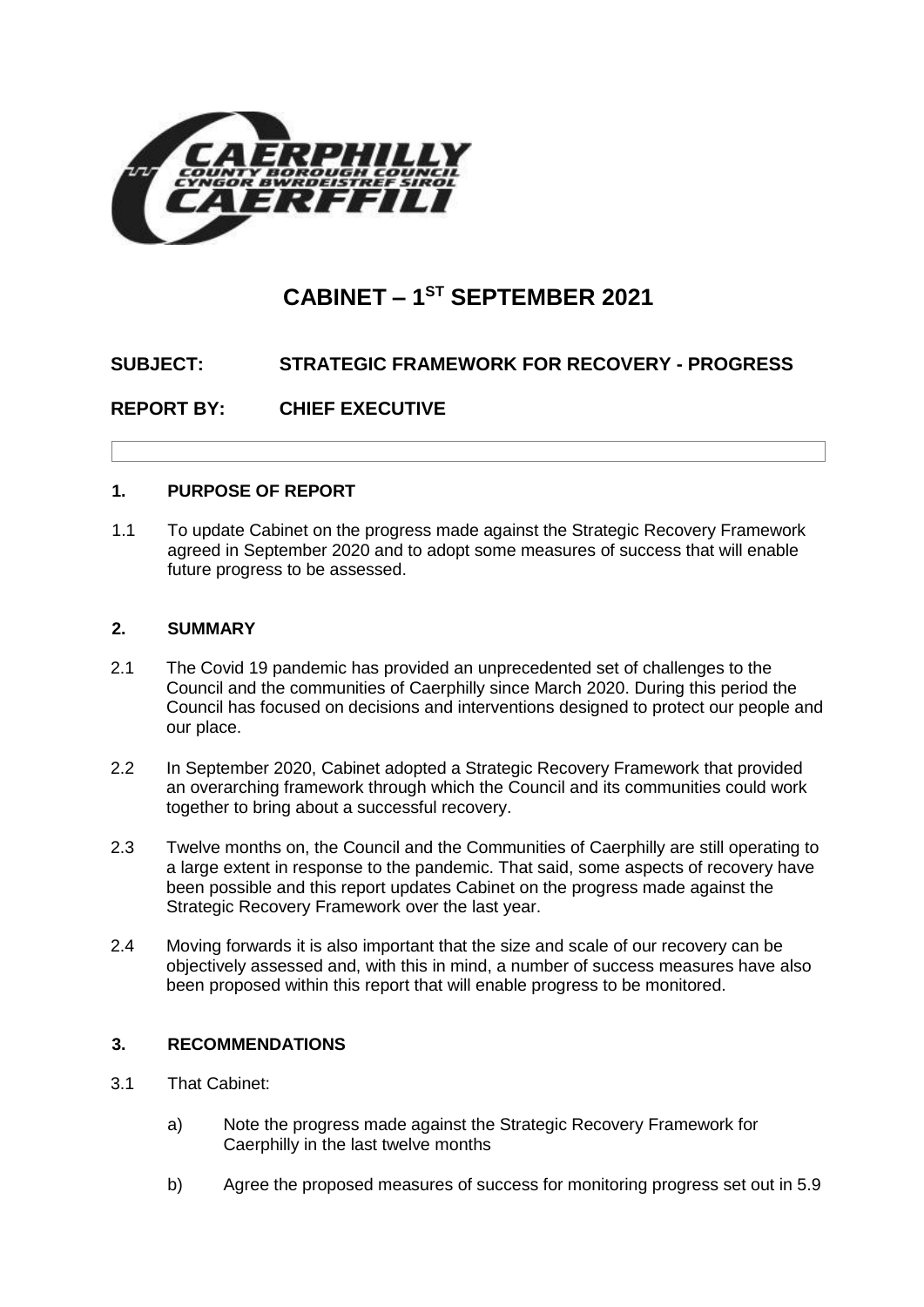# **4. REASONS FOR THE RECOMMENDATIONS**

4.1 To keep Cabinet appraised of our progress against the Strategic Recovery Framework and to ensure future progress can be monitored effectively.

# **5. THE REPORT**

- 5.1 The Strategic Recovery Framework was organised under two recovery aims and five strategic principles that would be used to focus the work of the organisation through the recovery period. While the Council's six Wellbeing Objectives have been retained during this period the SRF has become the principal focus of the Council over the last twelve months.
- 5.2 The two overarching Strategic Recovery Aims were agreed as follows:

| <b>Recovery Aim 1 -</b>              | Reassure our communities and steady our economy to<br>enable us to create together, a positive and vibrant future |
|--------------------------------------|-------------------------------------------------------------------------------------------------------------------|
| $D_{\mathbf{A}\mathbf{A}\mathbf{A}}$ | <b>Dechange the examination to proportively recognal to</b>                                                       |

- **Recovery aim 2 Reshape the organisation to proactively respond to social, economic and environmental needs**
- 5.3 The five strategic principles were:

**Strategic Principle 1 – Service Reintroduction Strategic Principle 2 – Future Wave Preparation Strategic Principle 3 – Supporting Businesses Strategic Principle 4 – Caerphilly Cares Strategic Principle 5 – Service Transformation**

Over the coming paragraphs the progress made over the last twelve months is set out against the relevant principle.

# **5.4 PROGRESS AGAINST STRATEGIC PRINCIPLE 1 – SERVICE REINTRODUCTION**

This principle was focused on the reintroduction of key services that had been paused or affected as part of the pandemic response. While any such reintroduction would need to take into consideration relevant guidance, regulations and risk assessments, it was also accepted that in some cases the services being reintroduced may not function in the same way that they had done prior to lockdown.

The projects and programmes that were included within the Service Reintroduction Principle and the progress made against them are set out below:

# 5.4.1 Returning all learners to School (Primary, Secondary and Preschool Settings)

As schools returned for the new academic year in September 2020, a local lockdown was announced for Caerphilly.

School communities had to ensure extra vigilance in regard to mitigation within their risk assessments and adjust to the Test Trace Protect (TTP) process for identifying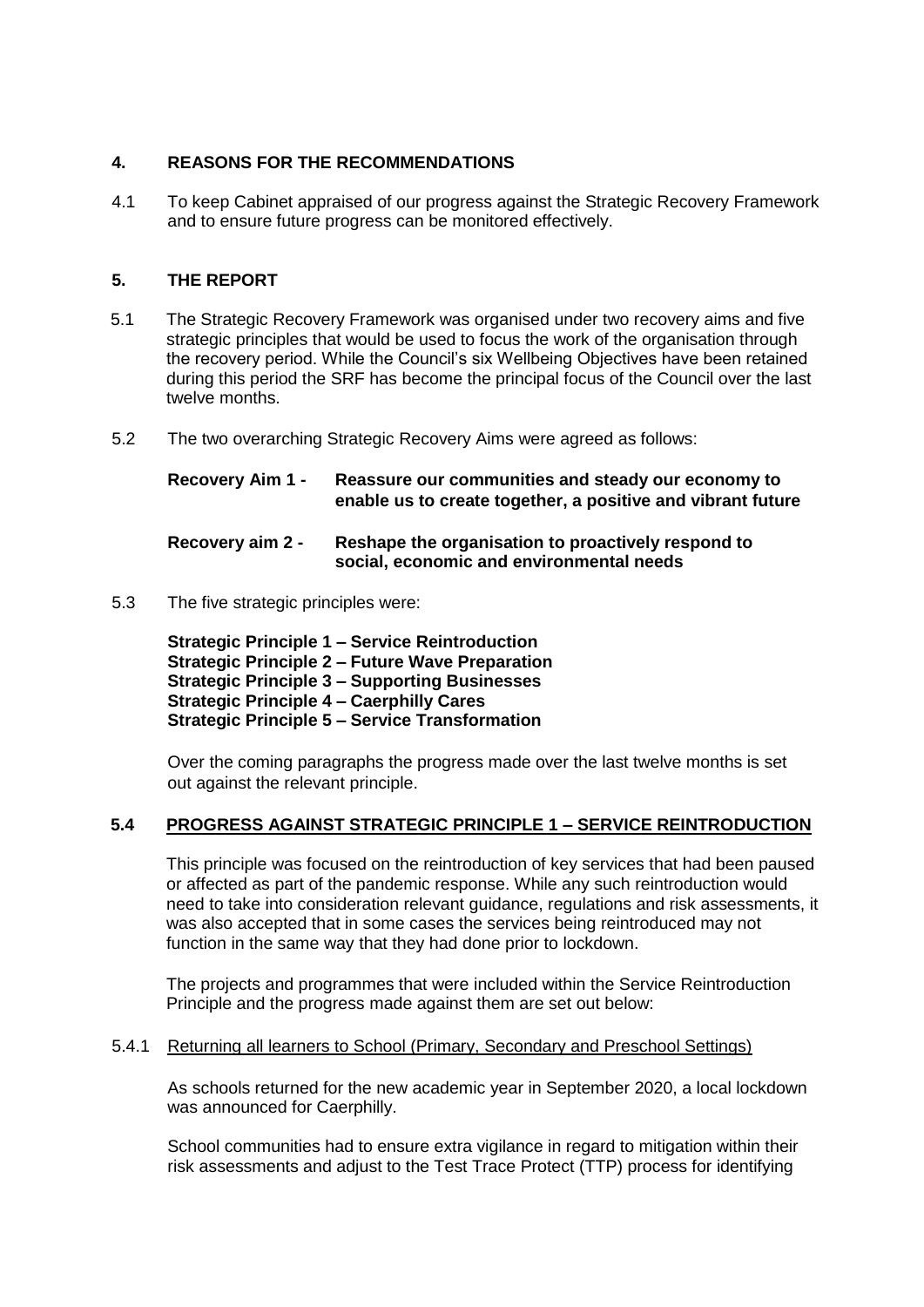close contacts of pupils and staff. Major decisions had to be made in the light of tighter risk assessments. These included arrangements for Planning, Preparation and Assessment (PPA) cover, the status of breakfast clubs and the minimising of visitors/contractors onto sites.

As numbers of positive cases increased across the Country and particularly our Borough, more and more schools were affected in regard to self-isolation, with headteachers on call to provide information to TTP out of hours. Local Authority staff were also on call to support and a specialist headteacher helpline was introduced.

By December, secondary schools were directed to deliver remote learning and the LA agreed for primary and special schools to do this as well for the last two days of term. The LA agreed to co-ordinate the provision of childcare for vulnerable children and those of key workers, although no applications were received.

Disruption of on-site learning continued until the summer term and this triggered Welsh Government to lead a working party in regard to assessment and qualifications. The outcome of this was the Centre Determined Grades process which has just been completed by all secondary schools.

It is important to note that there were no school closures in Caerphilly during this academic year in spite of significant levels of self-isolation among pupils and staff at many settings.

As measures have been relaxed in Wales, headteachers await further guidance for the 2021/22 autumn term. There are still many uncertainties but schools, in partnership with the LA, are absolutely committed to ensure that pupils and staff remain as safe as possible on school sites and that pupils are offered high quality learning experiences which may well be remote in nature, at times.

#### 5.4.2 Recommencing Social Services Day Opportunities

Day Opportunities began to recommence in August 2020 in the form of 1:1 sessions in the community. Initially, sessions were for those individuals rated red by Assessment Care Management Teams.

As more staff were able to be returned to their substantive roles in day services the number of sessions was increased to include people rated as amber.

Day services were provided in accordance with WG guidelines and were compliant with all stated measures

In June 2021, two day bases were re-opened on a phased basis. The bases offered sessions to those people with complex needs whose outcomes could not be met in the community as they require access to specialist equipment for personal care

Further proposals to reshape day services are currently being progressed.

#### 5.4.3 Increasing Respite Care for adults and children with a disability

During the pandemic, the Montclaire adult respite facility remained open, albeit operating at a reduced capacity accommodating only two people at any one time for up to 3 nights. Since that time, the Council has also opened the Ty Gwilym facility and capacity has been increased in both locations.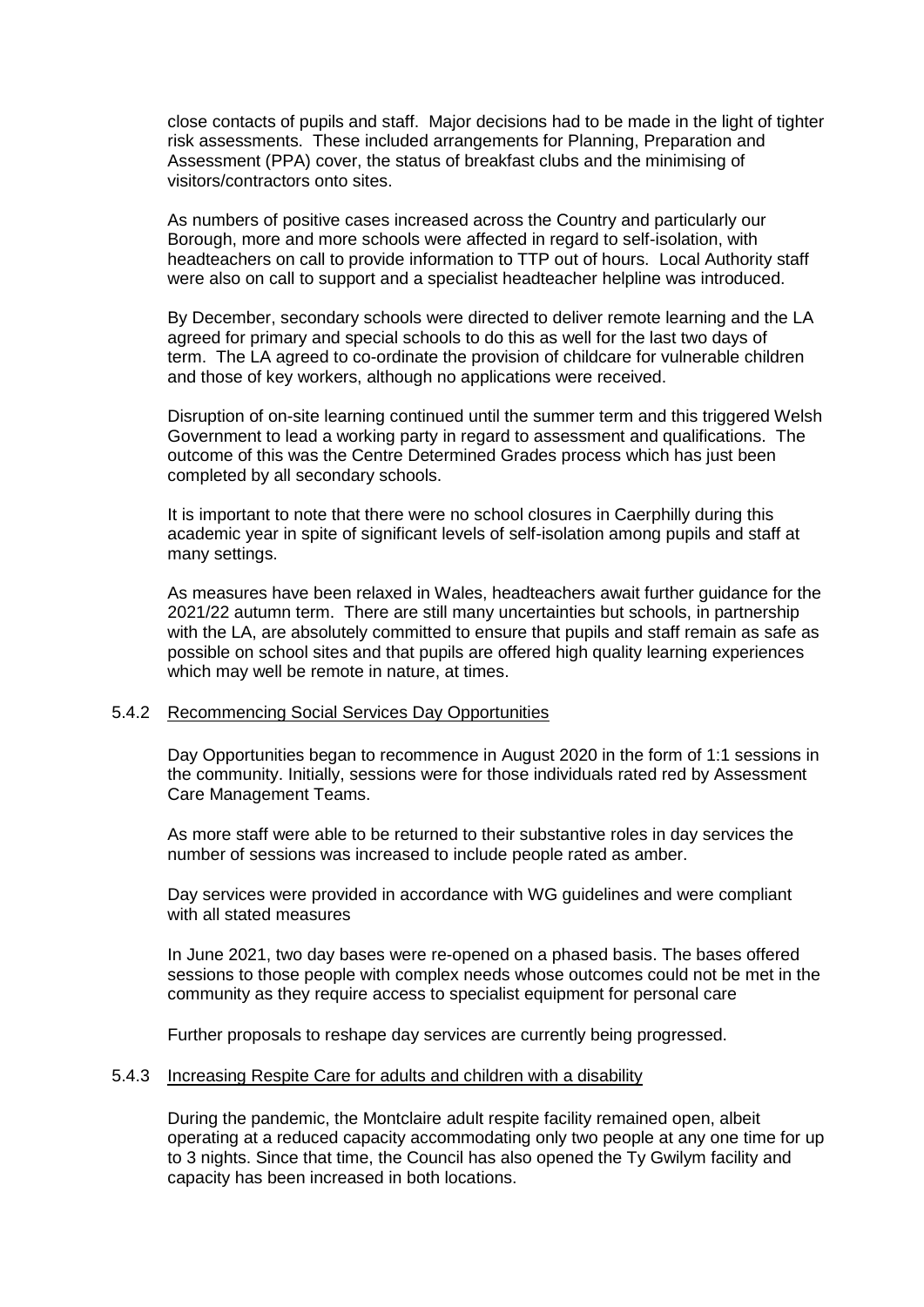Three people can now be supported in Mont Claire and two in Ty Gwilym. In July 2021 the number of nights individuals can stay was increased and unpaid carers can now book for a week or more to cover their holidays.

The Ty Hapus children's respite facility has remained open throughout the pandemic with attendance linked to school bubbles and hubs

#### 5.4.4 Recommencing Housing Non-Emergency Repairs

On commencement of the first lockdown all non-emergency repairs to council stock ceased immediately. Understandably, many people would have been reluctant to have workman in their homes in the midst of a pandemic and the safety of our employees was paramount.

Housing staff were redeployed across the authority and played a fundamental role in the inception of the buddy scheme and the delivery of free school meals and meals on wheels during that time.

As soon as restrictions were lifted the Council recommenced non-urgent repairs but only with the consent of the tenants and with full risk assessments in place. Initially, there was some nervousness among tenants in allowing workmen back into their homes but this has reduced over time.

Being unable to undertake non-essential repairs has created a significant backlog which now has to be worked through. At the current time, the Council has 260 work orders and 115 inspections outstanding.

#### 5.4.5 Recommencing Planning Enforcement

As part of its response to the COVID-19 crisis the development management and enforcement functions have been forced to operate in different ways, investing in paperless working, providing a different level of service with a focus on its statutory obligations as a priority. Most staff delivering the planning and enforcement service can do so from their homes, and they will continue to do so. However, certain administrative functions such as receiving the post, printing letters or certain IT functions can only be undertaken by attending the office and staff are on a rota basis to continue with these aspects of the service.

While all site visits on planning applications and enforcement complaints were initially suspended, WG advice is that such visits (where the purpose of the site visit could not be achieved through other means) are a reasonable excuse to travel for the purpose of the Coronavirus Regulations (as these cannot be conducted at home). Such visits continue to be carried out in compliance with the requirements of the Coronavirus Regulations and having regard to the Risk Assessments that have been put in place.

The Planning Enforcement Service has continued to receive complaints electronically throughout the crisis (via our online complaints form), and Members will be aware that there is also a significant historic backlog of enforcement cases which will take some time to clear despite recent investment in the enforcement service. Accordingly, officers are having to continue to prioritise their site visits and investigations to Priority 1 cases as referred to in our Council Approved Planning Enforcement Charter. There will therefore continue to be delays in progressing site visits on those cases which are not considered to be significant or urgent i.e. Priority 2 and 3 cases in the short to medium term while the backlog is being addressed**.**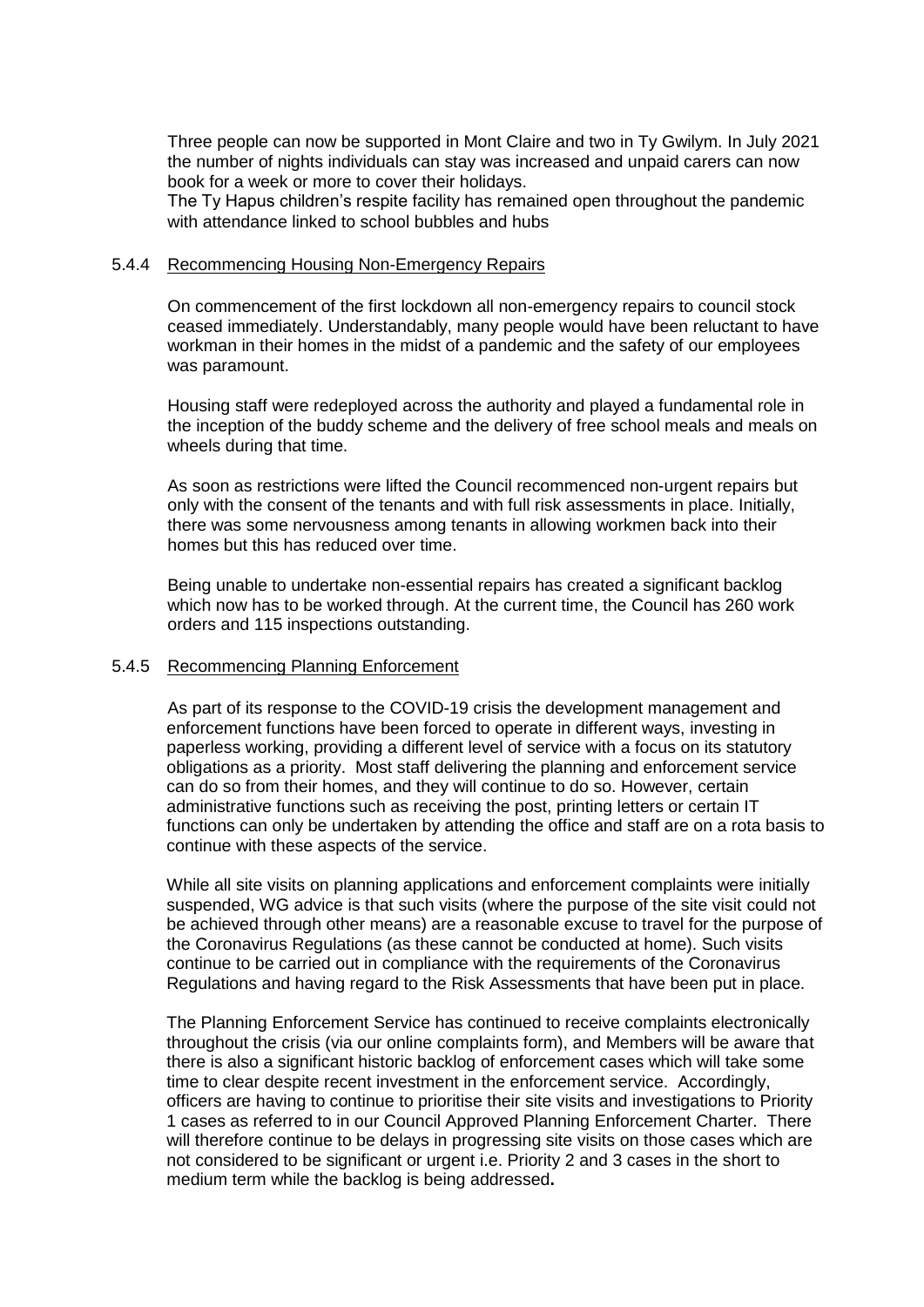### 5.4.6 Return to Full Decision-Making and Scrutiny

Decision Making and Democratic engagement was paused in response to the first lockdown between March and June 2019, with urgent decision making delegated to the Chief Executive.

Welsh Government introduced "The Local Authorities (Coronavirus) (Meetings) (Wales) Regulations 2020 which allowed remote meetings to take place. Cabinet meetings began again on June 24<sup>th</sup> and have continued regularly ever since.

Over the summer, all elected members were equipped and trained to participate in virtual meetings via the Teams platform paving the way for the remaining Committee and Decision-Making processes to be brought back on stream.

Full Council held its Annual General Meeting on the 3<sup>rd</sup> September and has met virtually and regularly ever since.

The Council's five Scrutiny Committees were brought back on stream from September onwards and have met virtually and regularly ever since.

The Council's regulatory and advisory committees are all now able to function virtually.

The Council is currently undertaking a procurement exercise to equip the Council Chamber at Ty Penallta to host hybrid meetings which will enable those Members wishing to attend physically to participate alongside those attending remotely.

## 5.4.7 Reopening Libraries

In response to the Welsh Government COVID-19 instruction, Caerphilly Library services were paused on Friday 20th March 2020.

With reading benefitting lives, mental health and well-being it was crucial that library services were made available again as quickly as possible recognising that in some cases innovative new approaches would be required.

In the first instance, the LibraryLink Home Delivery Service was reinstated. This required the creation of an online and telephone reservation system and resulted in thousands of book deliveries to vulnerable residents across the Authority during a key time in the pandemic.

In order to then expand our services beyond our vulnerable residents, a new 'order and collect' facility was established to complement the deliveries. The ability to order online and via the telephone and collect from Library buildings was then put in place across our sites.

Whilst physical Library buildings remained closed, the service looked to maximise the use of online and digital contact with customers. The eDigital service, which supports access to e-books, saw usage increase by 59.57% on the previous year with 82,721 downloads recorded.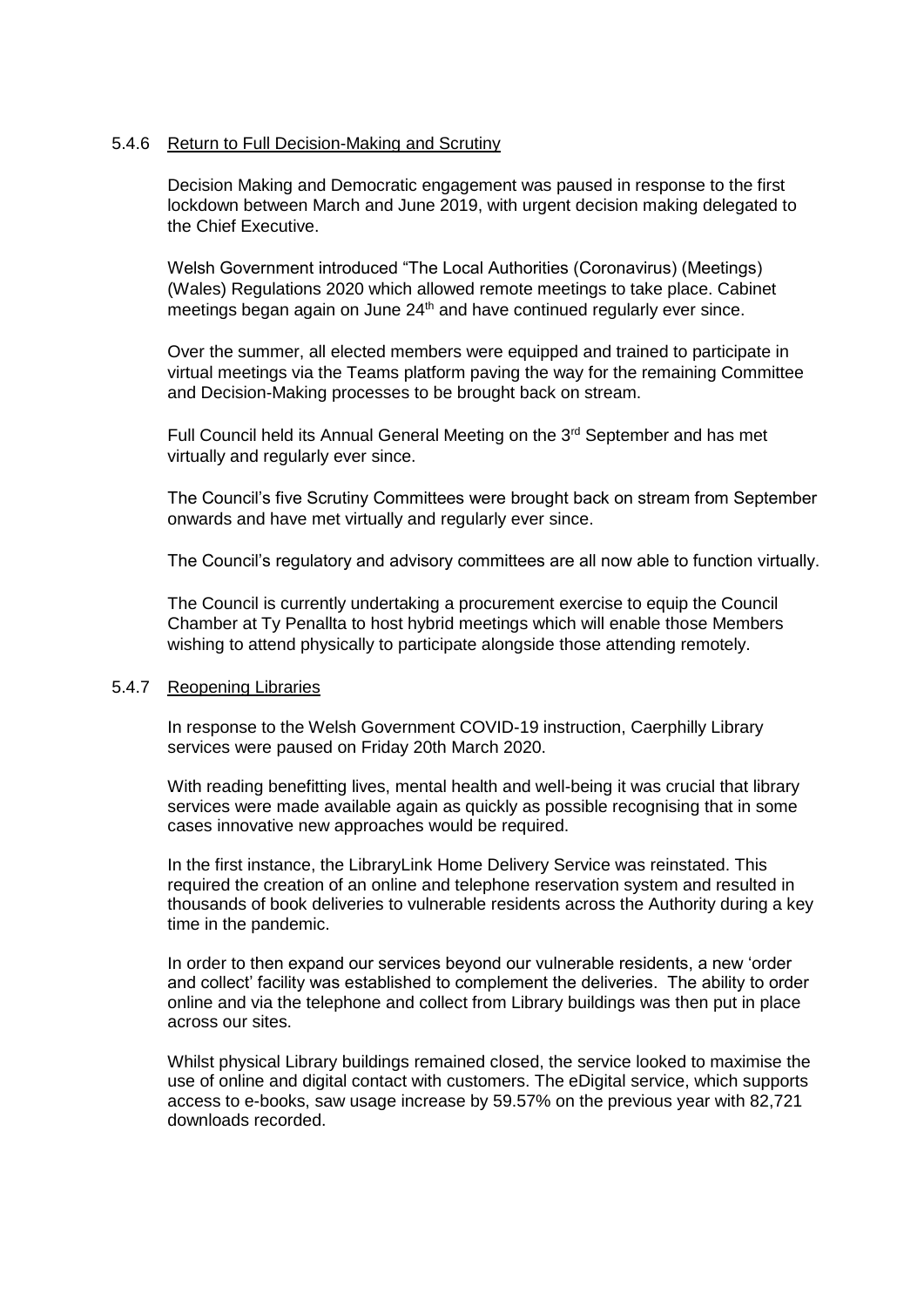In May 2021, Library buildings re-opened for appointment based browsing in accordance with a set of robust risk assessments and safe systems of work designed to keep our staff and residents as safe as possible.

At the time of writing, further risk assessments are being undertaken to reinstate wider library services and offer wider access to our buildings.

A number of the service changes that have been introduced throughout the pandemic have proved popular with our customers and will now be embedded within our future Library Services service delivery model.

#### 5.4.8 Reopening Leisure Centres

March 2020 presented a range of unprecedented challenges for Sport & Leisure Services and the residents of Caerphilly County Borough. The cessation of the sport and leisure provision in accordance with Welsh Government guidance resulted in the service staff being initially redeployed to support the continued delivery of key and essential services in accordance with the Team Caerphilly ethos and application.

 This included the provision and delivery of free school meals, supporting the implementation and delivery of the Test, Trace & Protect service, supporting the reopening of Household Waste Recycling Centres, assisting with community support programme for vulnerable residents.

Sport & Leisure Services quickly flexed and adapted services through efficient and targeted communications to ensure that residents were able to continue to engage with and participate in sport and active recreation. Examples included:

- the development of a dedicated free to access You Tube channel providing a range of Group Exercise classes that would traditionally be available in leisure centres
- enhanced developments to the Leisure Lifestyle 'app' to support digital access and engagement – resulting in close to 15,000 downloads
- targeted provision of bespoke activity for customers registered on the National Exercise Referral programme. This included virtual and hard copy resources
- school holiday programmes delivered virtually in collaboration with a range of local clubs and organisations
- ongoing and regular communication with key user groups and National Governing Bodies
- a collaboration with other local authorities in Gwent to provide an 'open membership' for residents to visit their nearest facility (when appropriate) to reduce travel requirements and comply with Welsh Government guidance

From early January 2021 in partnership with Aneurin Bevan University Health Board Sport & Leisure staff, supported the initial setting up and organising throughput of arrivals at the Mass Vaccination Centre at Newbridge Leisure Centre. A truly humbling experience for all staff involved.

As restrictions eased, public health conditions created an environment where leisure centres could re-open and essential health and wellbeing services resumed, albeit in a cautious and incremental manner.

Four leisure centres opened initially, Caerphilly, Risca, Heolddu and Cefn Fforest supported by robust safety and communication measures that included, a 'what to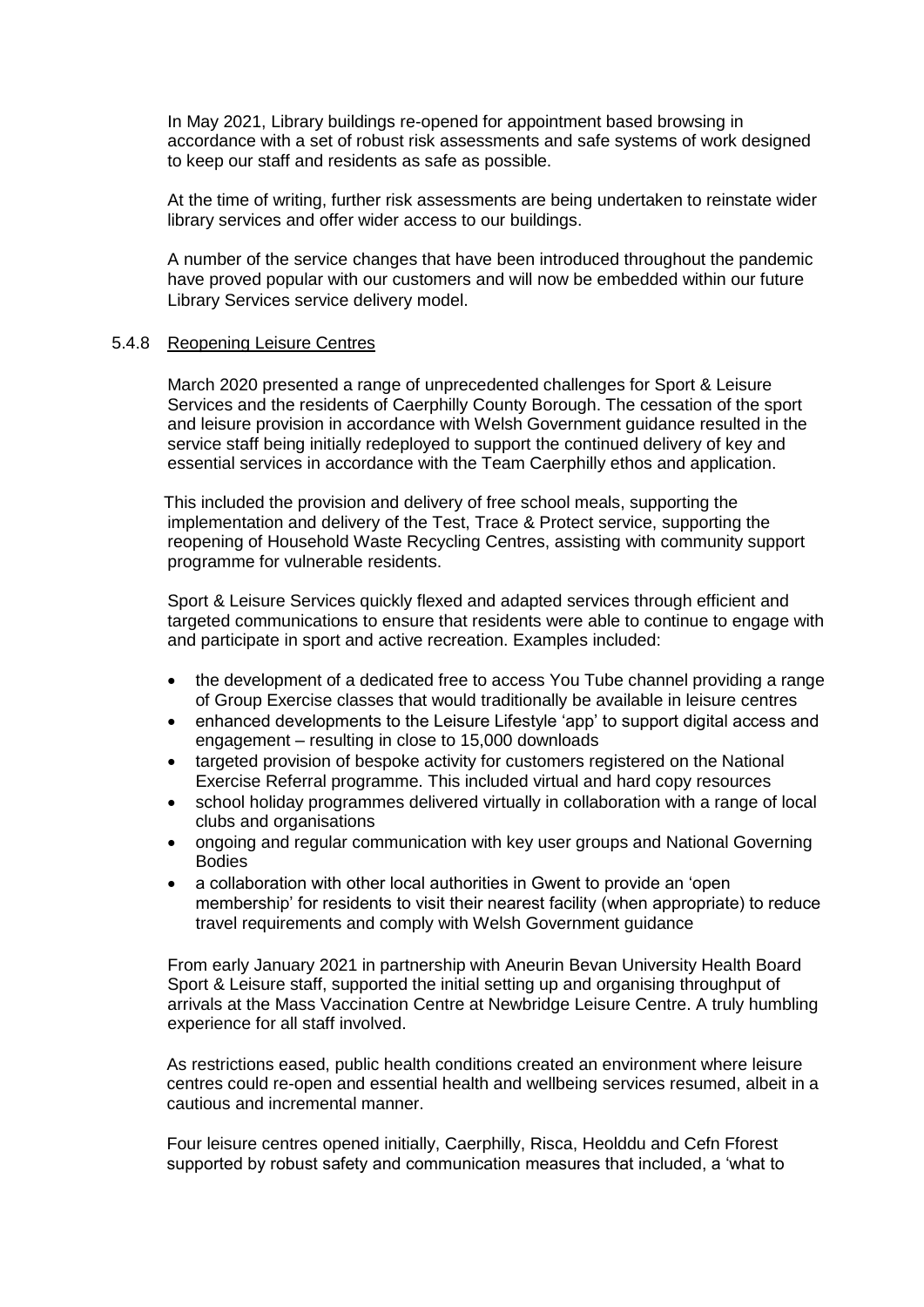expect' customer video, advance prebooking, non - cash payments, restricted capacity and enhanced cleaning regimes.

The measures were established to ensure the safety of all staff and customers, along with ensuring that the level of public confidence in services being provided remained positive. Customer feedback received through then Net Promotor Score process has been extremely positive with the safety measures exceptionally well received.

Further easing of restrictions, supported by continued high levels of customer confidence, supported the reopening of full leisure centre portfolio, along with the reintroduction of a broader range of activity and increased capacity.

With the recent move to Alert Level O in Wales, all leisure centres are now providing the full range of activities that have traditionally been available. Retaining customer confidence remains an essential component of service delivery, and in that context further easing of restrictions and increases in capacity will be managed incrementally and supported by robust risk assessments and acknowledgement of then prevailing public health conditions.

A number of the, particularly digital, initiatives will remain in place post pandemic as approaches to engagement in sport and active recreation change. Along with the increased focus of the benefits of leading healthy lifestyles, the service is well placed to deliver upon the ambition set out in the Sport & Active Recreation Strategy (SARS).

#### 5.4.9 Youth Service Provision

Over the last twelve months, Caerphilly Youth Service has continued to provide for the inclusion of young people, with particular focus on those disengaged from education and their local community. Directly supporting the majority of vulnerable learners, specialist teams within the Youth Service have continued to support on both a one-to-one and group basis with various groups such as:

- NEET or potentially at risk of NEET status;
- Homeless or potentially homeless:
- LGBT young people (understood to be at higher risk from mental health issues and homelessness, for example);
- Children Looked After:
- Young people who have experienced trauma.

Youth workers have maintained contact with vulnerable young people and their families either through risk assessed face-to-face meetings or online. Contact has been sustained during the periods of school closures and school holidays, maintaining the support necessary for the most disadvantaged and vulnerable. The service has also coordinated the distribution of emergency food parcels, activity packs, period dignity products, cooking advice and recipes etc.

The intention over the next twelve months is to assess recent best practice and provision for young people and consider how this can be integrated long term into the Youth Service model. This includes evaluating the strengths and shortcomings of the pilot project which aims to increase and improve the quality of targeted support for those most in need.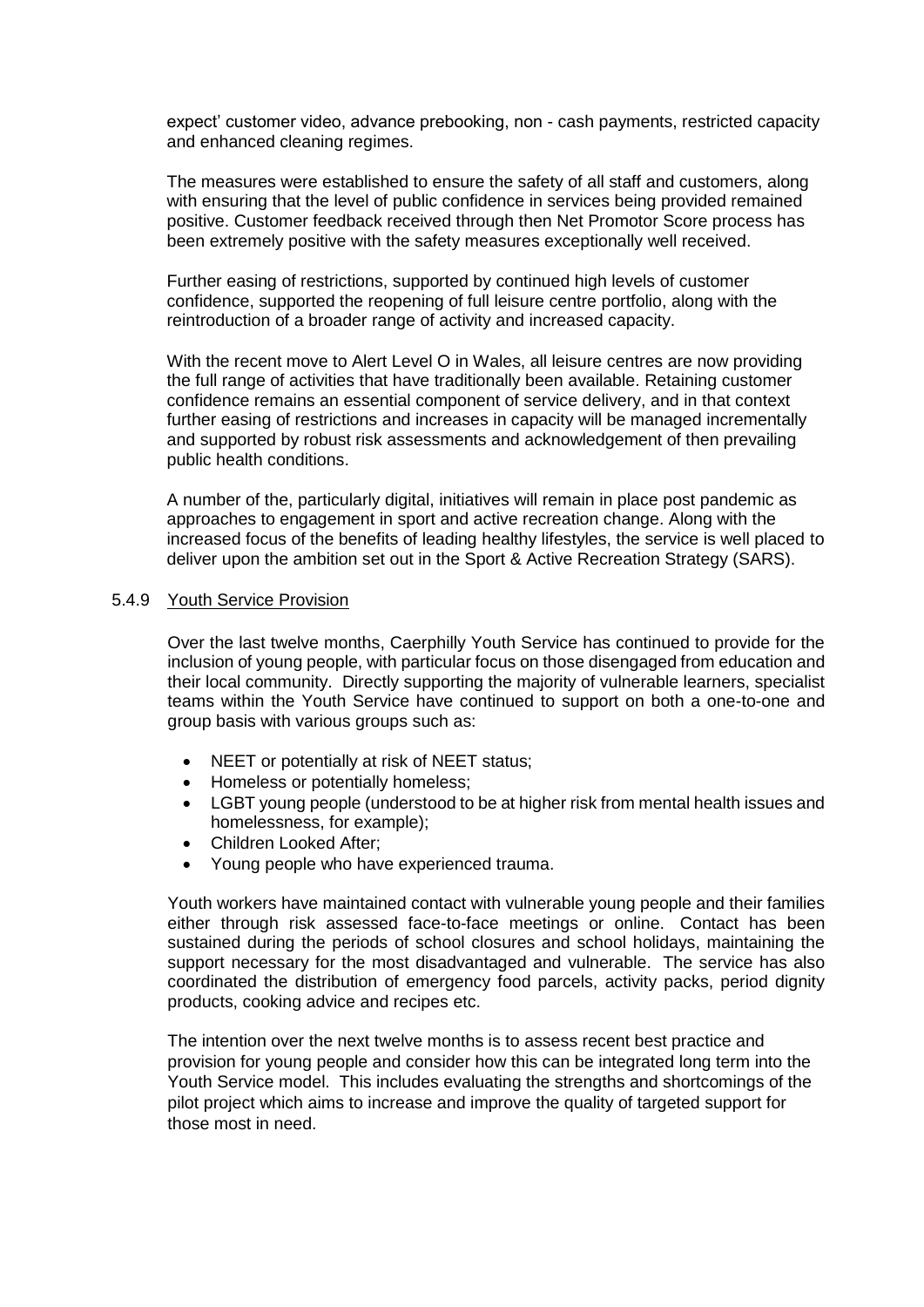#### 5.4.10 Catering

Free School Meals

When schools closed on the 20th March, the catering department faced a huge logistical challenge as to how they could meet the needs of over 6243 FSM pupils within the borough. This involved the need to design, implement and deliver a whole new service from scratch.

An online application system was established, a series of borough wide delivery routes were planned and the team worked in partnership with local suppliers to set up cold storage and a packing and distribution centre in the grounds of Ty Penallta.

In the first week alone, the catering team along with a team of volunteers packed and delivered over 12,500 meals.

The scheme has now been running for over 16 months catering for all school holiday periods and also providing FSM to pupils who have needed to isolate due to Covid.

Over 1.4 million meals have been delivered to our most vulnerable families and during this time FSM take-up has also been increased from 68% to 96% of those eligible.

In support of the delivery programme, over 20 local authority service areas have worked together to ensure the meals were packed into a fleet of cars and then delivered to each and every FSM pupil's door step.

The scheme has attracted significant mainstream media attention from Heno S4C, BBC Wales, Wales on Line, and the Caerphilly Observer as well as receiving high praise on social media.

The Catering team has also been shortlisted for "Team of the Year" in the prestigious MJ Local Government Awards. The judges recognised that the work involved in creating a bespoke delivery mapping service, and associated ordering processing systems, coupled with the logistics of unloading and loading thousands of meals each week for home delivery was an incredible achievement for all involved.

#### School Catering

The catering staff have worked in partnership with schools to change the way the service is delivered in order to meet the specific risk assessment requirements of each individual setting.

Examples would include delivering meals to classrooms, setting up multiple serving areas to cater for the individual bubbles and working split lunch breaks to ensure the schools could continue to educate our pupils in Caerphilly in the safest way possible.

The catering staff have continued to demonstrate the team Caerphilly ethos right throughout the last 16 months by assisting the in-house cleaning team by providing staff to perform additional cleaning duties. The catering staff have been flexible enabling the cleaning team to continue to deliver to the very high standards our schools demand.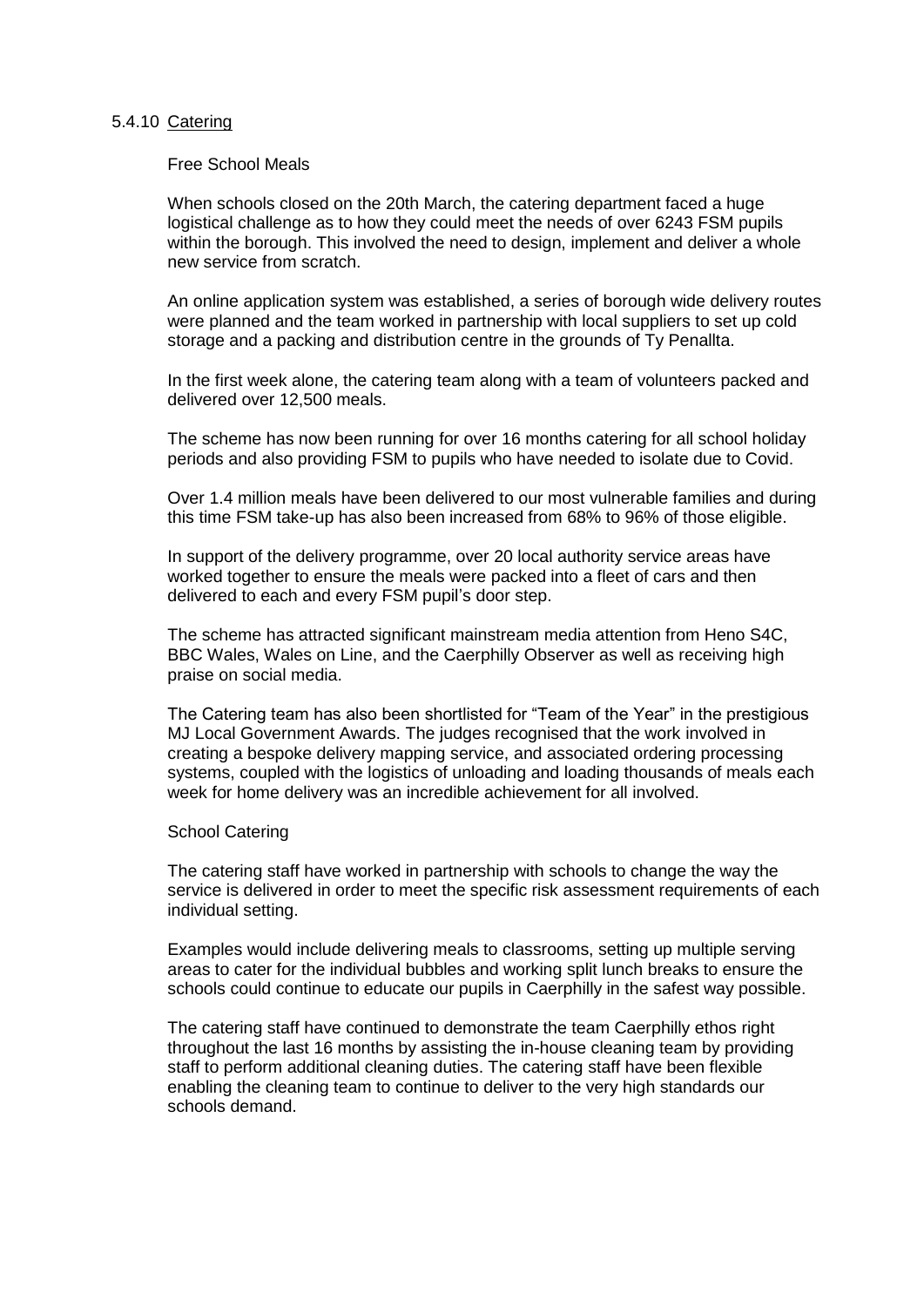#### 5.4.11 Building Cleaning

Throughout the pandemic, building cleaning have continued to provide cleaning services across all settings including corporate buildings, educational hubs, schools (including non-sla schools), polling stations and vaccination centres.

This has required adapting and working closely with each individual setting in order to meet their specific risk assessments and requirements. In many cases this has meant providing additional cleaning or emergency response cleaning to ensure minimal disruption.

In order to achieve the requirements, circa 150 additional cleaning staff have been appointed on a temporary basis as well as staff being redeployed from the catering service, leisure and school crossing patrol.

In addition, building cleaning have worked closely with colleagues in Environmental Health and Social Services to provide residential cleaning to enable residents to remain in their properties or return home from hospital.

# 5.4.12 Transport (Public/Social Services/Education, SEN and EOTAS)

Education Transport.

All education transport services ceased to operate following school closures on 20<sup>th</sup> March 2020. To safeguard the bus and taxi industry during this period, and in line with the recommendation of WG and WLGA, contracts continued to be paid 75% of the normal daily rate. This payment included the caveat to continue to pay the staff associated with these contracts e.g. drivers and escorts, and that the staff and vehicles would be available when required. Between April and July 2020 transport for vulnerable pupils to attend some ALN bases continued.

From the end of June 2020 schools re-opened for a short period of "catch up" sessions prior to the summer school holidays. All school transport provision returned for these three weeks, albeit under strict WG guidance and with risk assessments in place.

Since September 2020 the school transport provision has continued to operate whilst adhering to WG guidance. Regular risk assessment reviews have taken place to ensure compliance with the guidance. This has not been without challenges due to the number of positive cases in schools and the requirement for isolation at the instruction of track and trace colleagues.

The education transport team are currently preparing for the return to school in September and will continue to ensure the safe travel for all students.

#### Social Services Transport

As with education transport contracts, routes operating on behalf of social services to day centres etc. ceased to operate in March 2020 due to services not running during the pandemic. These contracts also continued to receive 75% of the daily contract rate for a period of six months. These contracts were terminated in October 2020 due to the unknown return date for service provision and have not been re-tendered to date.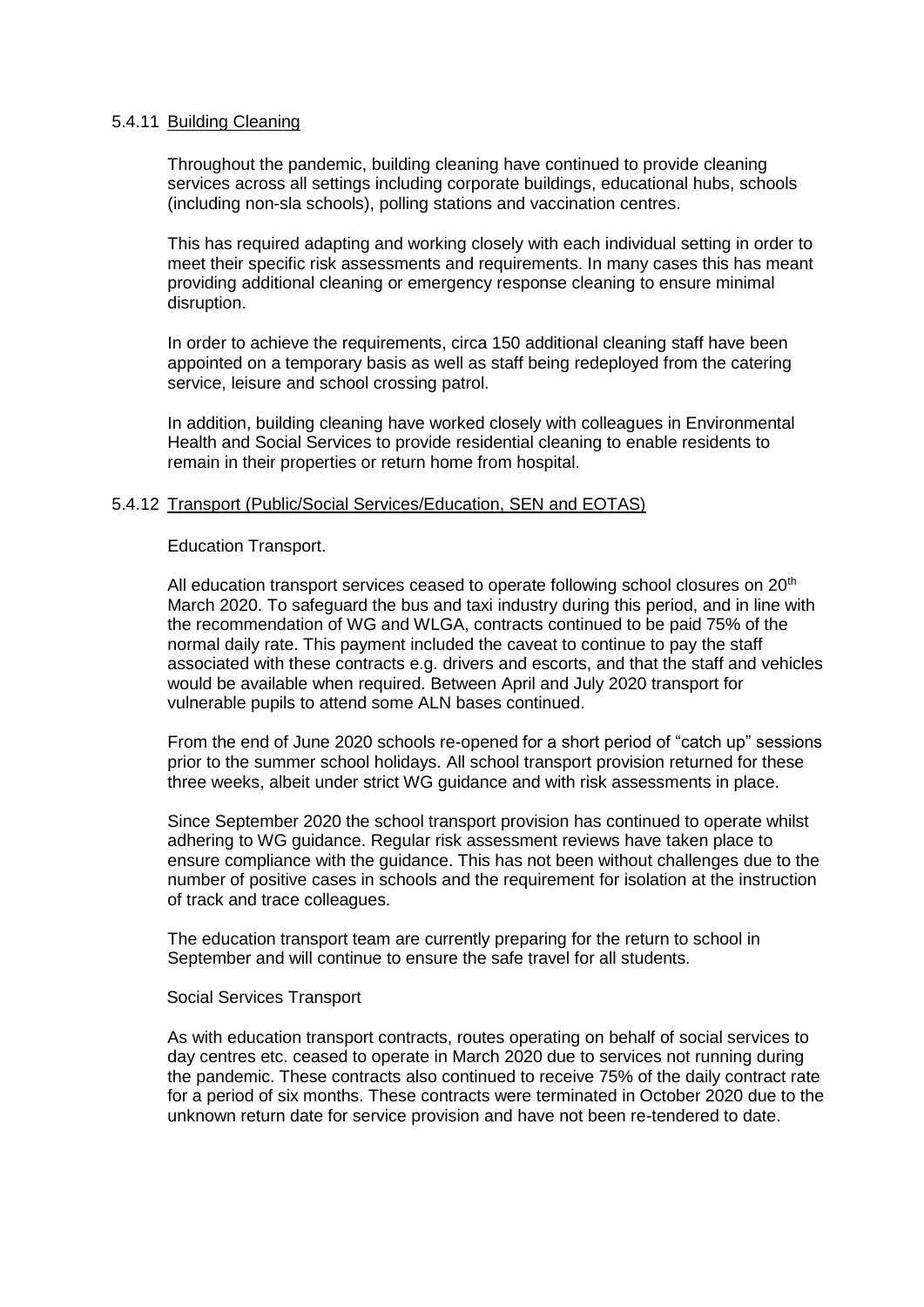The Council's internal fleet of social services vehicles and drivers have continued to be busy during the period of day centre closures by supporting the Council's FSM delivery scheme. Support was also provided to pharmacies in delivering prescriptions.

Mental Health Standby.

The social services provision has adapted to the restricted access to centres and is currently offering community services provision to individuals. This involves collecting service users from home and taking them on trips around the county borough which offers much needed respite for both the individual and their families.

#### Public Transport

The public transport industry has been severely impacted as a result of the Covid-19 pandemic and would not be operational today if it was not for the Concessionary Fares reimbursement scheme, and the Bus Emergency Scheme (BES) funding, made available by WG.

Public bus service contracts funded by the Council also benefitted by receiving 75% of the daily contract rate for the duration that contracts were required to operate. These contracts are predominantly evening and weekend services.

Although bus services were encouraged to return following the initial lockdown in September 2020, the requirement for social distancing on vehicles severely impacted on how routes could be operated. Public confidence was also impacted and as a result patronage dropped to approximately 25% of the pre Covid-19 numbers.

Bus services are currently on the increase and there has been a recent change to WG legislation allowing for all forward facing seats within service buses to be utilised, however patronage remains low with approximately 50% of pre Covid-19 numbers on local bus services, but less on longer services where passengers generally use for commuting to work.

In addition, the industry is currently experiencing a shortfall of drivers, resulting in some companies not being able to increase their service levels. It is believed that many drivers found alternative employment during the pandemic e.g. supermarket deliveries etc. and have not returned to the industry. This has resulted in some evening and weekend journeys not being able to return.

The Council continues to work with WG, TfW, and regional colleagues in reviewing the current level of service whilst investigating opportunities for future operations.

#### 5.4.13 Bulky Household waste collections

During the onset of the Covid pandemic and the first national lockdown, bulky collections were suspended in line with government guidance. This allowed the service to focus on delivering priority front line waste collection services.

When the service was reintroduced in May 2020, in line with government and corporate guidance, the risk assessment was amended to include a number of measures to protect not only our employees but members of the public.

This included restricting any contact between residents and our staff, enhanced cleansing of items prior to our team placing them on delivery vehicles, additional PPE and crew members travelling in separate vehicles. Administrative staff also contact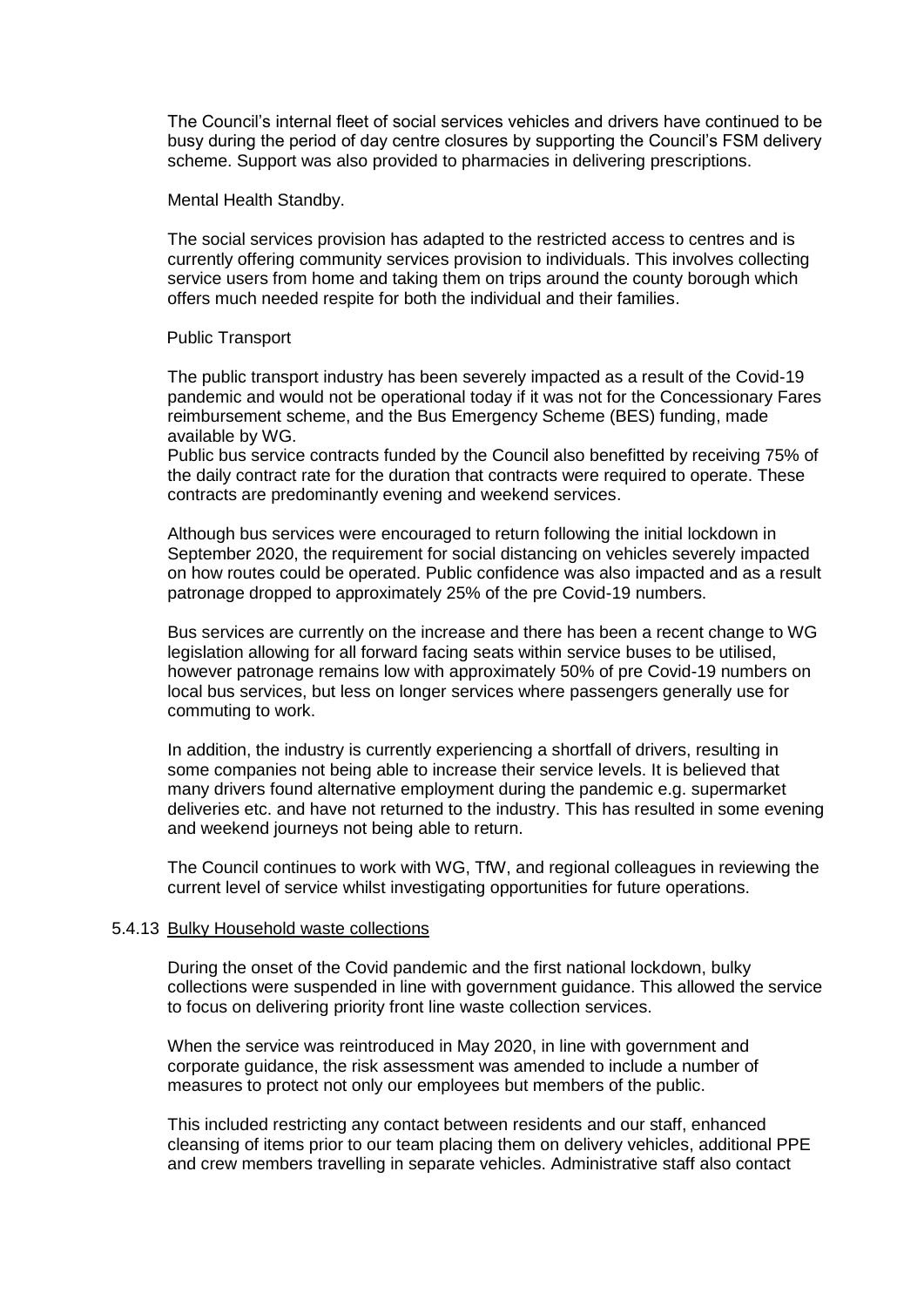residents the day prior to a collection to ensure that no one in the household is symptomatic or tested positive.

Due to Furniture Revival furloughing their staff and suspending the collection of reusable furniture and fridges/freezers, the bulky collection service was expanded to collect these items leading to an increased demand.

A new online booking service was introduced on 24<sup>th</sup> May 2021 which allows residents to book and pay for a collection 24 hours a day, 7 days a week allowing them to select a date up to 4 weeks in advance.

#### 5.4.14 Household waste recycling centres

On 20<sup>th</sup> March 2020 in response to the Welsh Government COVID-19 instruction, all six Household waste recycling centres across the Borough were closed. The sites reopened on 26<sup>th</sup> May 2021 with revised risk assessments including changes to signage, layout and other on-site operations. Due to the demand for the service as well as the restrictions on site, a traffic management company were initially appointed to control queuing traffic. Staff were also deployed from the leisure service to assist with the onsite procedures.

During the second National Lockdown in Wales, in line with Welsh Government instruction, all sites closed from 24<sup>th</sup> October 2020 and reopened on Monday 9th November 2020.

Following the relaxation of restrictions across Wales, the risk assessments have been reviewed and amended to allow a gradual increase in throughput. These will be further refined following any further Welsh Government announcements.

#### 5.4.15 Public Protection

Throughout the pandemic Public Protection officers have responded to the everchanging legislation and restrictions aimed at reducing the spread of Coronavirus. Environmental Health staff have been diverted from "normal" Public Protection work to the Covid response. They have been helping to keep Caerphilly safe by investigating and managing individual cases and clusters of cases of Covid 19. They have provided regular Infection Prevention and Control advice to Care Homes, schools and other educational settings, along with all types of businesses and employers including large factories.

For long periods the service was operating 7 days a week including out of hours and has put in place comprehensive support and advice arrangements for schools to minimise the numbers of pupil bubbles required to isolate and hence miss out on valuable education. Advice to business and the public has also been provided throughout to protect the health safety and welfare of all involved.

As a consequence of the above commitments, much of the enforcement of coronavirus legislation associated with commercial premises and licensed premises has fallen to our Trading Standards and Licensing Teams.

The Environmental Health teams have been responsible for dealing with close contact services such as hairdressers, barbers, beauticians, gyms, indoor play areas and numerous other premises such as offices and other enclosed workplaces. The service has continued to support business with advice in complex circumstances as we have had some 36 different versions of the Regulations since the start of the pandemic.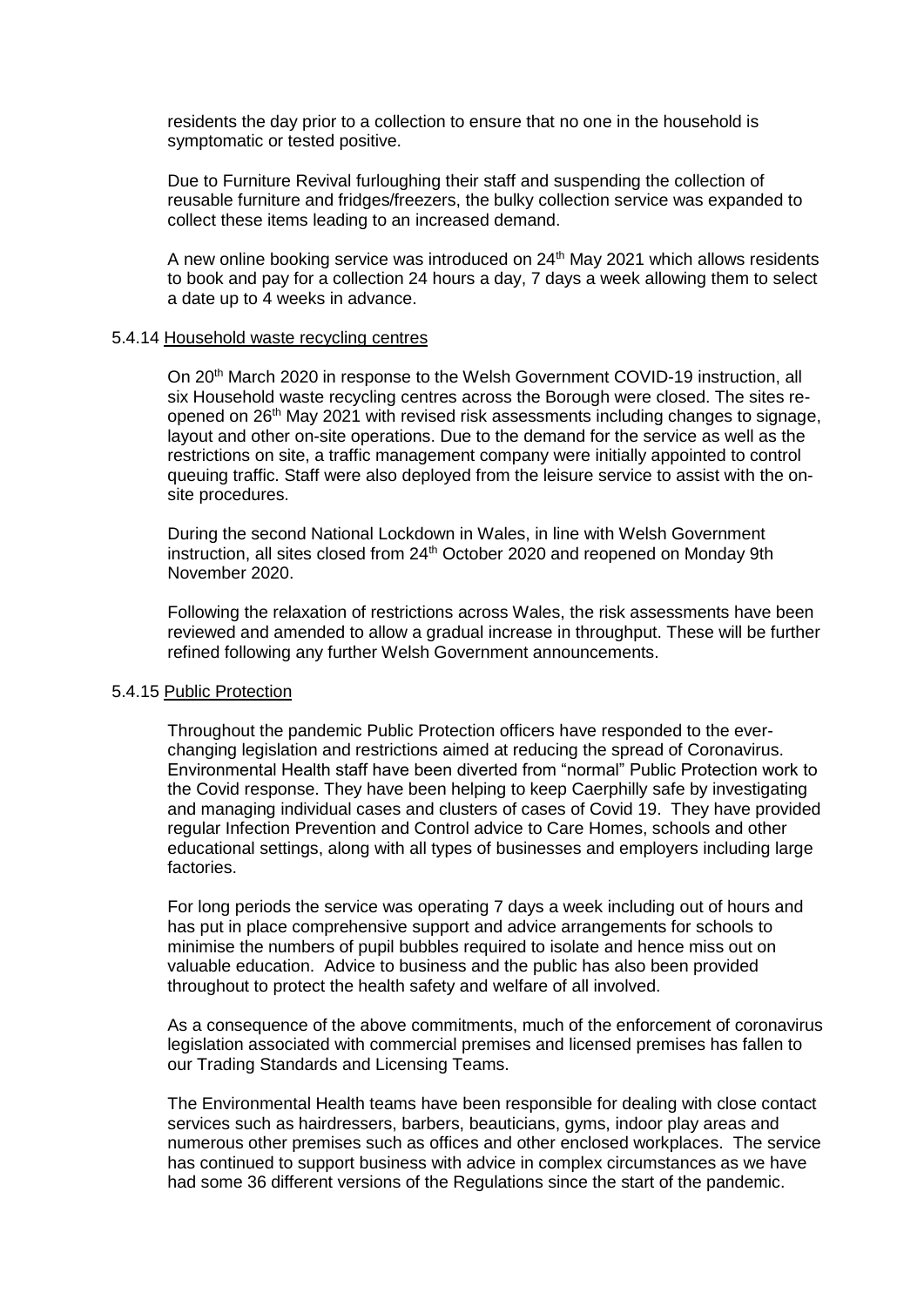Additionally, a comprehensive, high profile advice and enforcement response has been delivered to encourage compliance and to address those who choose not to comply in order to keep Caerphilly safe.

Public Protection aims to support the post-Covid recovery at some point by resuming the business inspection programme in particular high risk premises, Food, Health & Safety at Work, Feed and Animal Health. A small number of inspections of high risk premises have taken place, but the coronavirus pandemic continues to have a significant draw on available resources. Additionally, the findings from those inspections undertaken reveal a drop in standards from the pre-pandemic position requiring further resources to bring the businesses back into compliance.

Throughout the pandemic, there has been an escalation in groups of youths causing anti-social behaviour and not adhering to the Covid regulations. As a result, the Community Safety Wardens have been undertaking joint operations with Gwent Police to address these issues working closely with Gwent Police and other Community Safety Partners to enforce 16 Dispersal Orders which have been issued to address the most problematic areas across the county borough. In 202/21 0ver 220 people were referred into the Safer Caerphilly Anti-Social Behaviour 4 Strike Process for committing acts of anti-social behaviour (some linked to Covid breaches) which has resulted in 227 warning letters, 6 Acceptable Behaviour Contracts being signed and one individual receiving a Civil Injunction at court. Csws also carried out joint patrols with Gwent Police of country parks and other beauty spots monitoring and policing the stay at home requirements.

Our Registration Service has always had very high customer satisfaction ratings. Offering a professional but personal service providing facilities for birth, death, marriage and civil partnership registration. The coronavirus pandemic meant that couples with marriage and civil partnerships booked had their plans and dreams shattered. The team had to contact couples looking to re-arrange their big days without actually knowing when they may actually be able to go ahead. For months Registrars were unable to register births or take notices of marriage and civil partnership. Saddest of all was the registration of deaths and stillbirths by telephone. Registrars have been working to manage the demand for ceremonies now that these can take place. Unfortunately the Registration Service recovery has been hampered by a major malfunction of national registration database.

#### 5.4.16 Reintroduction of Car Parking Charges

Throughout the pandemic car parking charges have been suspended at all town centre car parks to assist town centre businesses to recover from the economic damage caused by lockdowns and other restrictions on retail and hospitality businesses.

The suspension of car parking charges has been the subject of a number of Cabinet reports and decisions throughout 2020 and 2021 with the result that car parking charges remain suspended until 30<sup>th</sup> September 2021. Cabinet will be reviewing the matter again in September 2021 and will then make a further decision on the matter.

# **5.5 PROGRESS AGAINST STRATEGIC PRINCIPLE 2 – FUTURE WAVE PREPARATION**

This principle was focused on preparing the Council and our communities for further waves of the virus and reducing the impact on people and place as much as possible.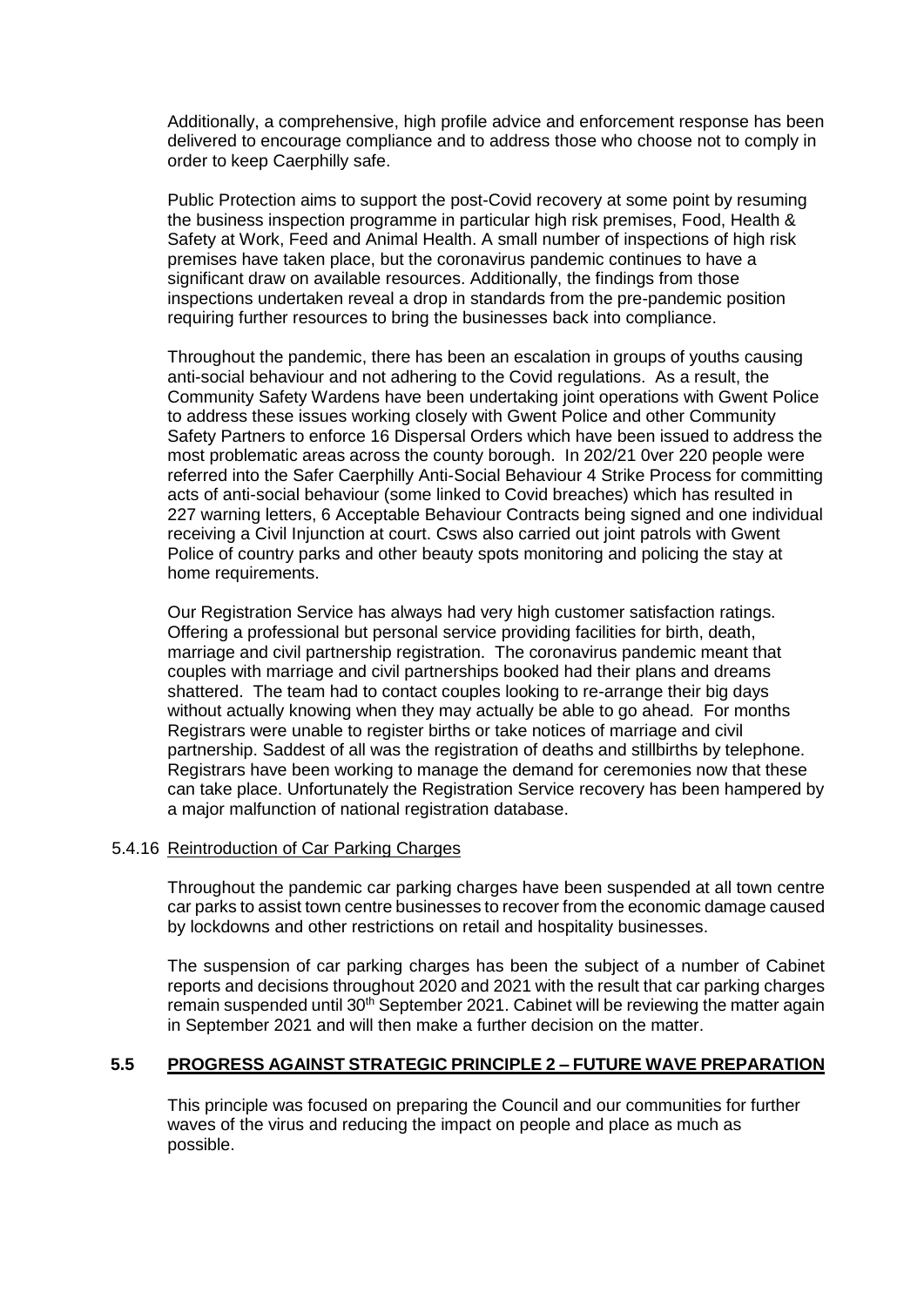The projects and programmes that were included within the Future Wave Preparation Principle and the progress made against them are set out below:

#### 5.5.1 Reflections on COVID Response

During July 2020, and under the stewardship of the Council's Recovery Group, a series of engagement exercises were undertaken that were designed to reflect on the Council's response to the first lockdown and identify any lessons learned that could assist service planning ahead of future waves.

The engagement took the form of a detailed survey of Leadership Team with similar questions posed to members of the Management Network. In addition, informal digital focus groups were held with a total of 51 participants from across all directorates

In terms of positives, the survey returned the following views: -

- Business continuity plans were fit for purpose; however, the scale of the emergency did bring challenges to the plan that no one could have predicted.
- Staff were able to respond to the challenges they faced and did so.
- The Organisation felt joined up and responded well with the Team Caerphilly ethos fully embraced.
- Clear communication from the senior leaders within the Organisation.
- In many cases it was business as usual with little to no disruptions to service provision.

Reflecting on what could have been done differently or better, the key themes emerged as:

- Initially limited support and equipment for agile working staff having to use their own equipment.
- Lack of redeployment opportunities initially
- Management communication on working arrangements and approach to working arrangements were inconsistent.
- Initial lack of PPE and equipment

The survey also identified the following worries or concerns that staff were feeling at the time: -

- A feeling of isolation due to home working
- Concerns of backlog of work in substantive role for those who have been redeployed

Corporate Management Team received a report from the Chair of the Recovery Group on Wave 1 Reflections and Planning for Wave 2 at its meeting of the 16th October 2020. The report included a detailed analysis of the survey on Wave 1 response and an outline action plan for ensuring the response to future waves was enhanced.

# 5.5.2 Wave 2 Service Planning

As part of the report to CMT on the  $16<sup>th</sup>$  October, a draft action plan was presented that would enable service delivery to be assessed against a range of factors such as the potential for the autumn and winter months to place different burdens on the Council's workforce and that of our Partners such as the NHS.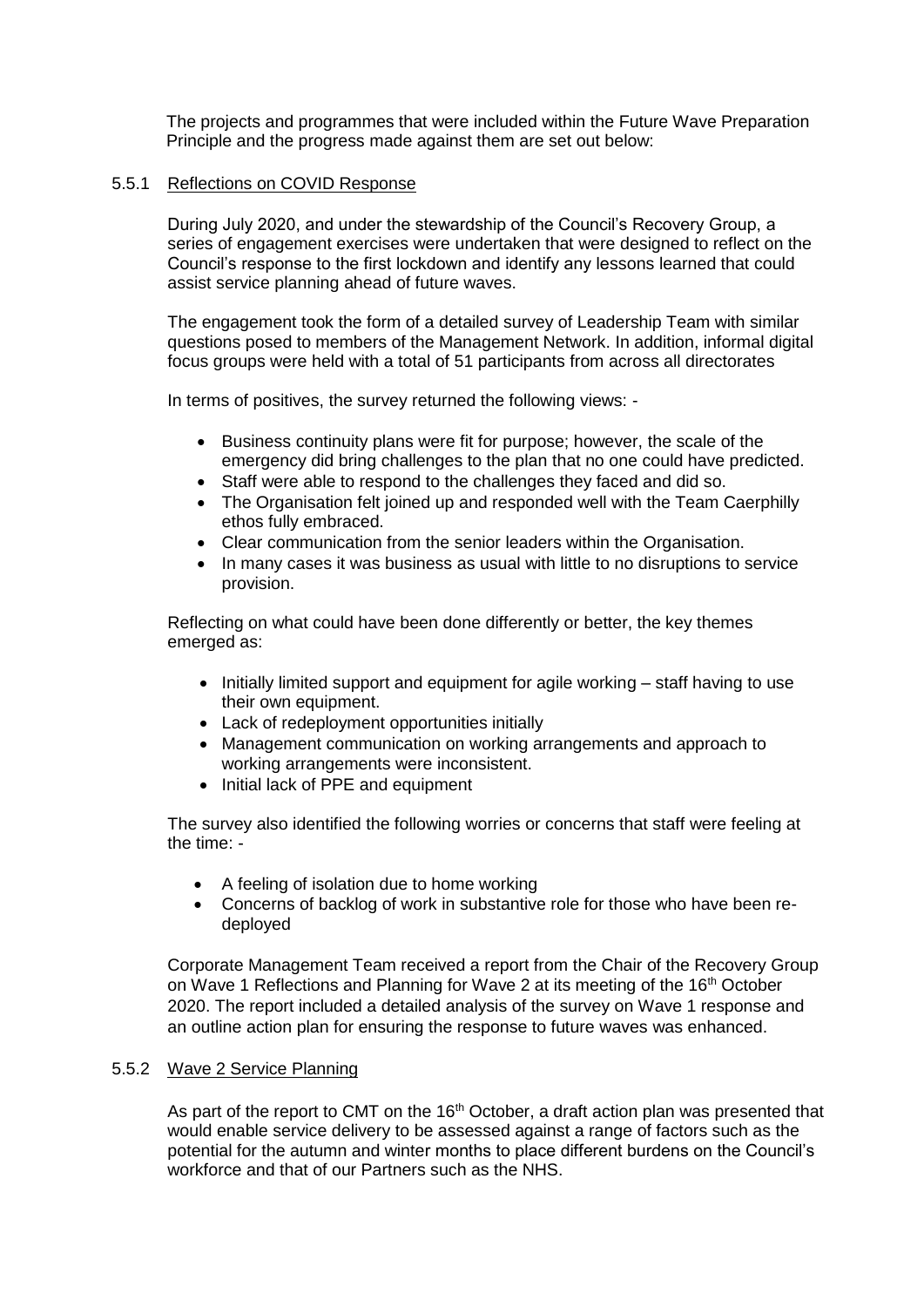The plan provided Heads of Service with a framework against which they could assess any service delivery challenges and raise them at an early stage in order for potential issues to be avoided.

The plan was also designed to ensure the Council could prioritise and focus its resources on critical services which may be different in Autumn or Winter compared to those experienced during the first wave which took place over the Spring and Summer.

The plan also enabled collaboration with and support from external agencies and the third sector to be factored in to service delivery planning at an early stage.

#### 5.5.3 Supporting Strategic Coordinating Group (LRF)

The Council, along with partner agencies such as those set out below forms part of the Local Resilience Forum.

Gwent Police

.

- South Wales Fire and Rescue
- Neighbouring Local Authorities
- Natural Resources Wales

The LRF has been operating as a Strategic Coordinating Group or SCG throughout the pandemic response and has successfully raised and resolved a number of challenges in a coordinated and unified manner throughout that time.

The Chief Executive and Corporate Management Team have regularly participated in the SCG meetings while the Council's Head of Public Protection, Community & Leisure Services has been ever present. The Head of Public Protection, Community & Leisure Services has also chaired the Gwent Incident Management Team meetings which has helped to co-ordinate the regional response. The Environmental Health Manager has chaired the Caerphilly IMT supporting the response on the ground to the situation in Caerphilly.

#### 5.5.4 Supporting Gwent Test, Trace and Protect Service

The Caerphilly Contact Tracing Team operates as part of the Gwent Contact Tracing Service. This is a project initiated in May 2020 in response to Welsh Government's *Test, Trace, Protect Strategy* and went live in June 2020 thanks to redeployed staff working completely agilely using an interim IT system.

With the introduction of an all Wales IT system and a Welsh Government funded recruitment process the service has developed significantly since those early days.

The service involves contacting and providing advice to people who have tested positive, finding out who their close contacts have been, and reaching those close contacts to advise them on what they need to do. Contact tracers try to build trust to find out who people have been in contact with, especially where individuals may be reluctant to admit they have broken the rules.

The contact tracing service operates 7 days a week and is supported by our Environmental Health Officers and across the region by staff from Aneurin Bevan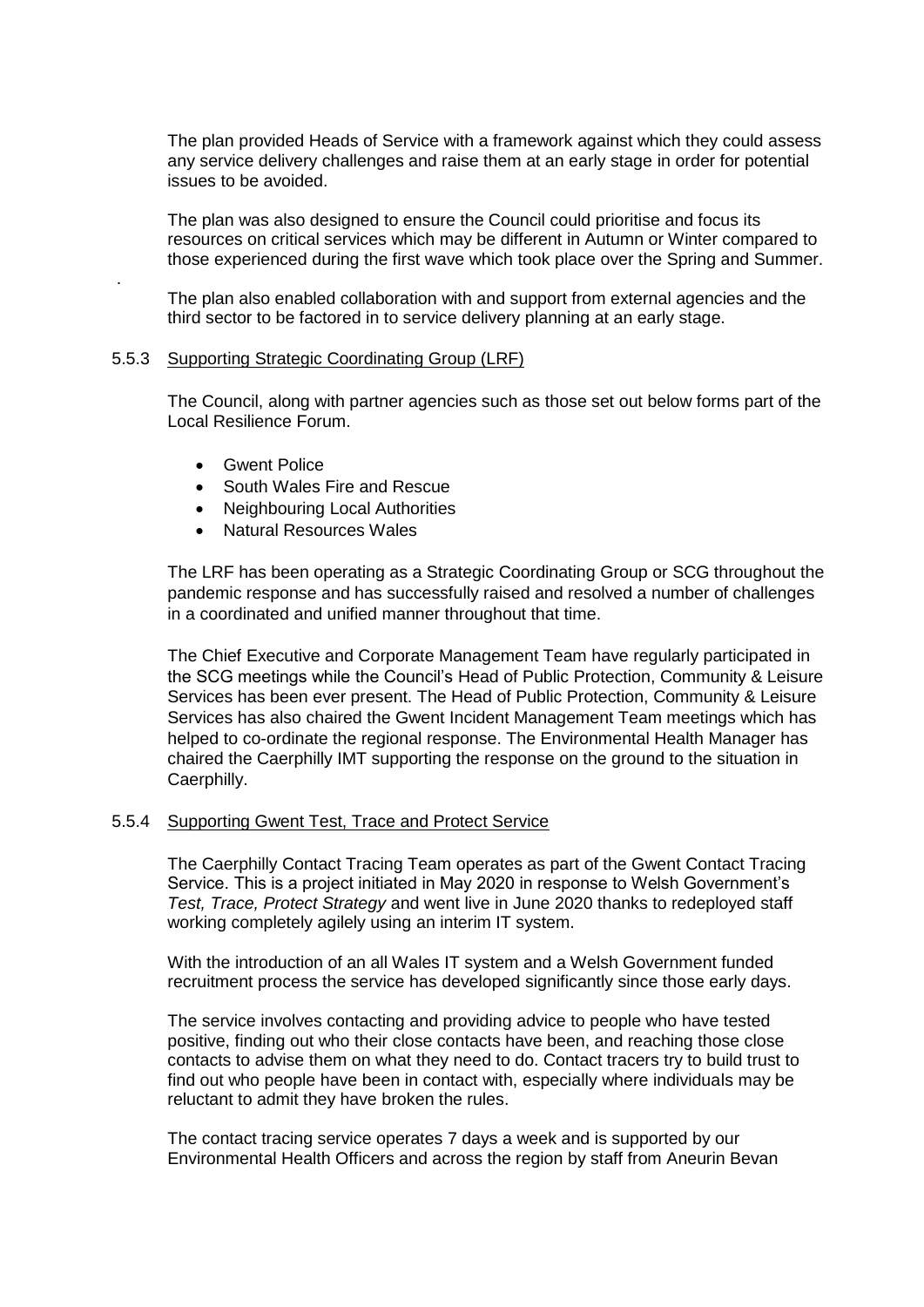University Health Board. At its peak the Caerphilly Contact Tracing Team consisted 148 full time equivalent staff; a head count of 172 employees.

The Caerphilly team are also involved in managing arriving travellers that become positive cases.

The service has been working extremely closely with our schools to assist in the management of school bubbles.

In March 2021 Welsh Government's Technical Advisory Group (TAG) published a paper modelling the Welsh TTP (Test, Trace, Protect) system. TAG estimated that during winter high transmission and prevalence (outside of firebreak), TTP reduced R (the growth rate of coronavirus) from approximately 1.7 to 1.3. The Contact Tracing service is funded through to the end of March 2022.

In August 2021, the Council was made aware that the Caerphilly Contact Tracing team has been selected as one of the top finalists in the APSE Service Awards Best service team of the year category - Environmental Health, Trading Standards and Regulatory service.

#### **5.6 PROGRESS AGAINST STRATEGIC PRINCIPLE 3 – SUPPORTING BUSINESSES**

This principle was focused on providing support to assist business stability and growth across Caerphilly.

The projects and programmes that were included within the Supporting Businesses Principle and the progress made against them are set out below:

#### 5.6.1 Economic Recovery Framework

The Strategic Vision for the Regeneration of the County Borough has been clouded throughout 2020 by 2 significant events Covid-19 and Brexit and the significant economic impact of both continues to persist. In addition to the well-documented impact of the pandemic on public health, its effect combined with the impact of BREXIT on the economy is profound.

The Council, in partnership with the Welsh Government, has been at the forefront of responding to the immediate and short-term needs of local businesses as both events have unfolded with circa £61m of grant support being awarded to local businesses since the start of the pandemic. There is now a pressing need to support and strengthen the local economy and in order to do this a renewed strategic approach is required to address this unprecedented period of economic turbulence and lay the ground to enable the county borough to build back better.

The economic recovery framework, 'Delivering Prosperity', was agreed by Cabinet in September 2020 as a means of delivering our strategic objective of Supporting Business. The framework has three, distinct phases: The Restart phase; The Revive phase; and the Renew phase.

The recovery framework outlined what actions the Council will take to support our economic recovery as we emerge from the crisis. An update report will be brought before Cabinet over the coming months.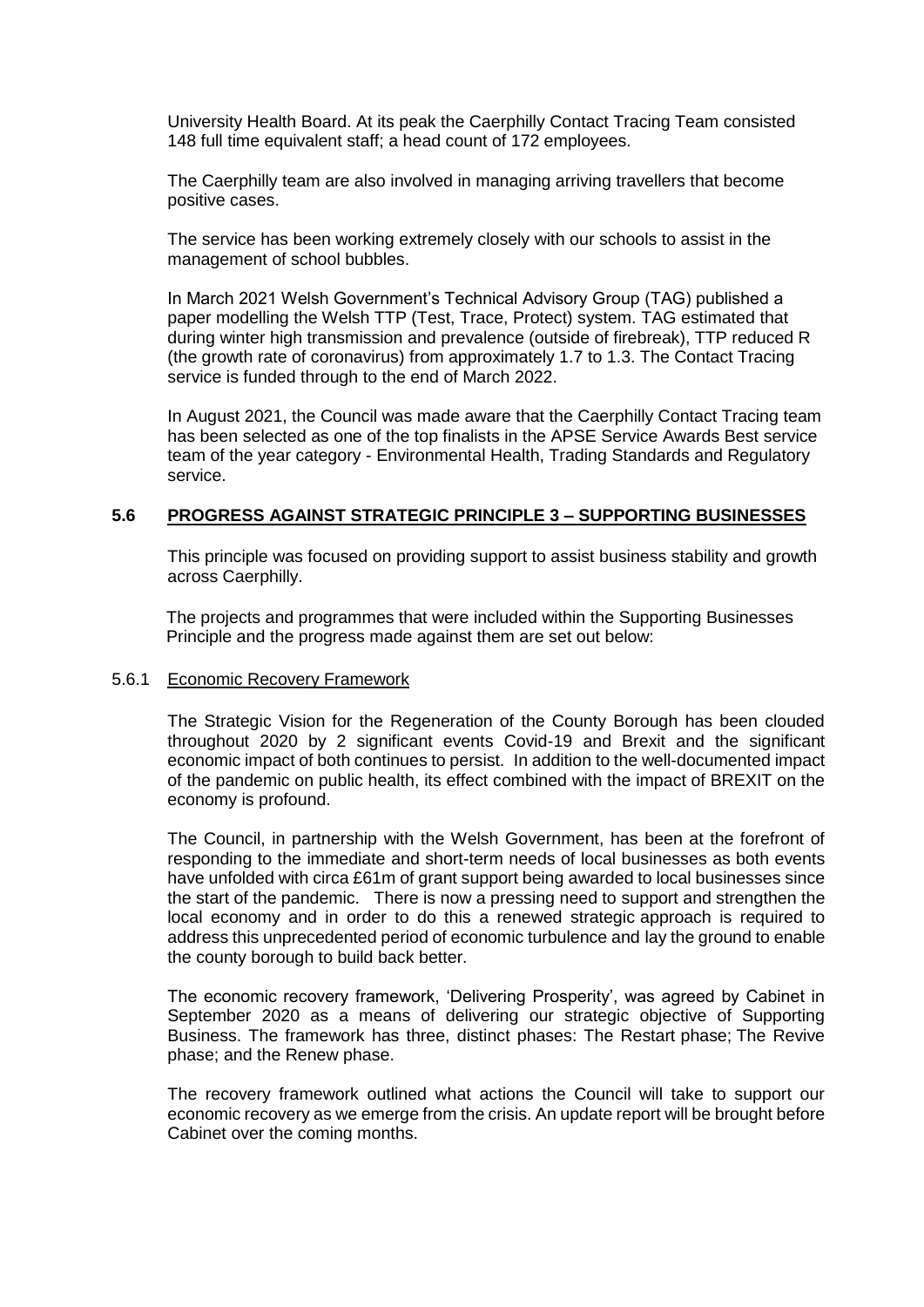# 5.6.2 WG Economic Resilience Fund

During the 2020/21 financial year Caerphilly CBC, along with all Council's in Wales, administered a range of Covid-19 Business Grant schemes on behalf of WG on an agency basis.

This was a significant challenge that required systems and processes to be put in place at pace to ensure that funding was channelled to local businesses and other eligible organisations as expediently as possible to help mitigate the financial impact of the pandemic.

The Council's Business Rates Team made a total of over 9,000 Non-Domestic Rates (NDR) grant payments during the financial year with a total value of over £55m. This provided much needed financial support to over 3,000 businesses and other eligible organisations.

In addition, a number of other grant schemes were administered by the Council's Business Enterprise & Renewal Team with payments totalling over £5m as detailed in the table below: -

| Grant                                                       | <b>Businesses</b><br><b>Supported</b> | <b>Total</b><br>Paid |
|-------------------------------------------------------------|---------------------------------------|----------------------|
|                                                             |                                       | (£)                  |
| Covid-19 Start Up Grant                                     | 119                                   | 197,500              |
| Covid-19 Childcare Provider Grant                           | 16                                    | 55,669               |
| Covid-19 Freelancer Fund                                    | 254                                   | 635,000              |
| <b>Firebreak Discretionary Fund</b>                         | 532                                   | 1,036,500            |
| <b>Restrictions Business Fund (RBF) Discretionary Grant</b> | 1,244                                 | 2,378,000            |
| Covid-19 Town Centre Grant                                  | 16                                    | 93,121               |
| Covid-19 Valleys Task Force Grant                           | 35                                    | 242,429              |
| <b>Caerphilly Enterprise Fund</b>                           | 69                                    | 359,316              |
| <b>Coronavirus Safety Grant</b>                             | 82                                    | 14,760               |
| <b>Total</b>                                                | 2,367                                 | 5,012,295            |

The one-off funding provided by WG has provided a lifeline to many businesses during this unprecedented period. The Council's Economic Recovery Framework will now be a key element in helping local businesses to understand the evolving implications of Covid-19, the economic impact of Brexit, and how to respond moving forward.

# **5.7 PROGRESS AGAINST STRATEGIC PRINCIPLE 4 – CAERPHILLY CARES**

This principle was focused on wrapping support around individuals and communities, to enable them to help themselves prosper and grow.

The projects and programmes that will support the Caerphilly Cares Principle are as follows:

#### 5.7.1 Caerphilly Cares

Caerphilly Cares was officially launched in April 2021 and referral pathways have now been established with several internal departments. The key aims of Caerphilly Cares are as follows: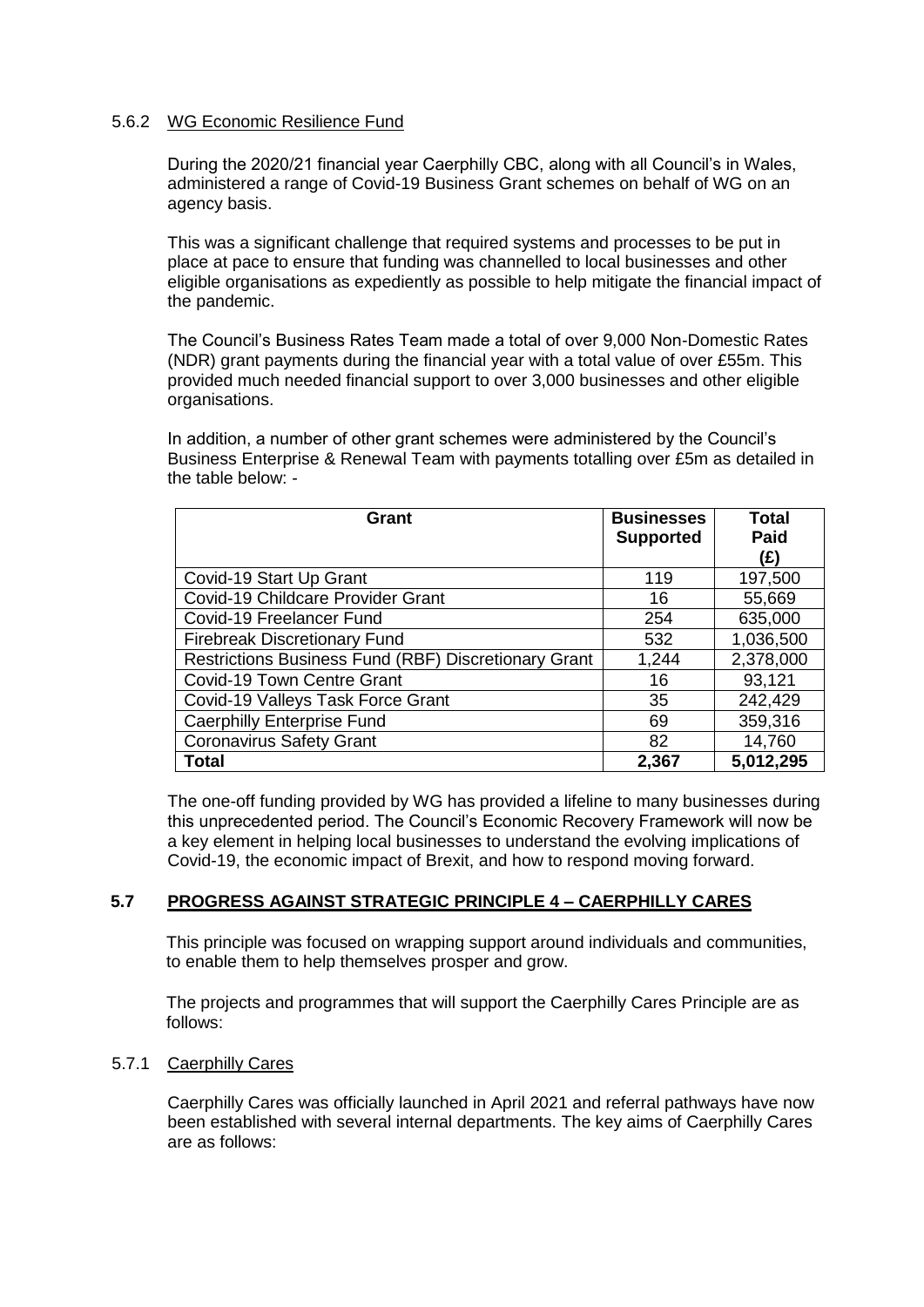- **Aim 1**: To establish a universal gateway model for vulnerable individuals, providing advice, support, and signposting to enable them to become more resilient and live as independently as possible through a strength based, community centred model.
- **Aim 2**: To support our communities to be resilient, cohesive, and sustainable, and enable them to help themselves. To create the conditions for community assets to thrive and create a balance between service and community support by removing any barriers and for our services to work alongside communities in ways that are empowering, engaging, and meaningful.

As part of the launch a series of Member seminars were held and an information package with referral contact numbers was provided. Members have started signposting and directly referring to Caerphilly Cares and the numbers and issues are being monitored as part of the monitoring process.

A community services directory has been created containing details of universal services, as well as more localised community provision. Public and staff pages have been developed and these are now live on Dewis providing a Caerphilly Cares professional view as well as a Caerphilly Cares public view.

A 'What Matters' briefing session has been developed for staff, to support their conversations with vulnerable people ensuring that the discussions are person centred with 'how can you help yourself' being the starting point. Alongside this one of the members of the team has completed the Connect 5 train the trainer course, which is a Health Board brief intervention course for mental wellbeing. Both are initially being delivered to paid staff and then included in the programme of training available to volunteers. This will mean the reach of the training will be much wider, not only benefitting the volunteers and their personal development but also the people they are supporting in the community.

Collaborative working is also being developed with Health through the Integrated Well Being network and Neighbourhood Care network, which includes health and social care services including GPs. Caerphilly Cares will form part of the workplan for the Integrated Partnership Board.

A forum for volunteer led organisations across the borough to network and encourage peer to peer support has been established. The meeting established common goals, issues and identified areas for joint working/delivery such as training for volunteers and leaders of the community organisations to support their volunteers.

A subgroup of the Voluntary Sector Liaison Committee is being established to enable voluntary/ community groups, Cllrs, and Community Councils to directly input into the delivery of Caerphilly Cares.

Support from Caerphilly Cares has now been included in the self-isolation grant application to provide wider social support. Referrals are also being received from Council Tax and Housing Benefit for people experiencing financial difficulties. Income gained for period April – June period saw **£625k** of additional income gained for residents.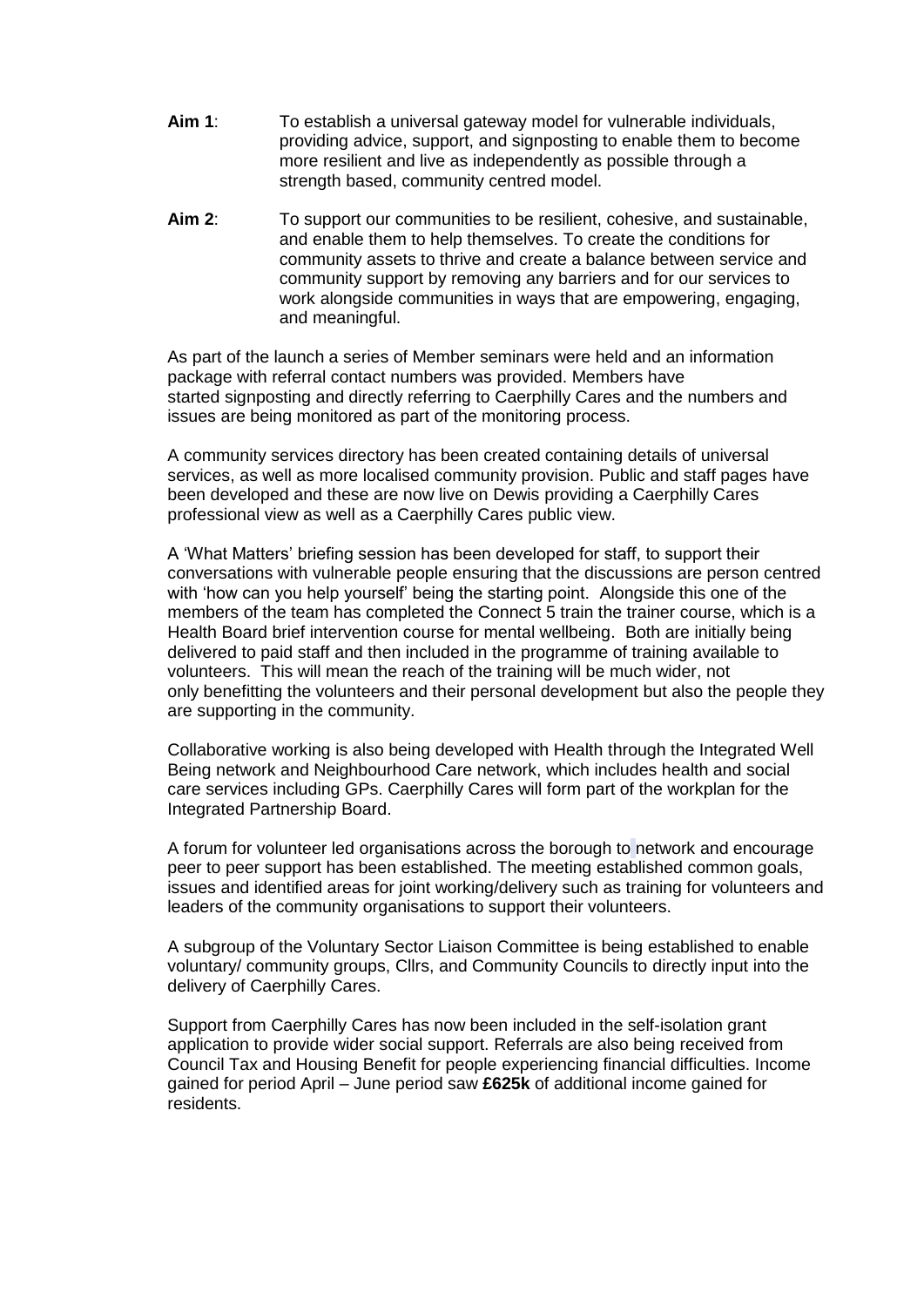#### Caseload Update

In conjunction with support for the wider community, groups, organisations etc. the Caerphilly Cares team also carry a caseload of support for vulnerable individuals.

Initial referrals were largely for foodbank parcels, volunteer buddies or just general advice/assistance with issues related to Covid19 such as isolation payments or vaccinations.

However, since the launch of CC in April, the team has seen an increase in the numbers of complex cases being referred to the team. Such cases require interventions from multiple teams & services to meet the needs of individual but by acting in a coordinating role, the CC team has provided the vulnerable people with a 'constant' throughout their journey of support.

The increase in caseload has also led to the identification of areas for the potential development of services, most recently in relation to garden maintenance and cleaning (in properties).

### Food Poverty

Through the Food Poverty Grant and support from the RDP team a strategy to increase awareness and availability of local and affordable healthy food will be established by working across sectors to develop and deliver a joint vision for a better food system. A new post has been appointed funded by the grant and will be responsible for:

- Mapping current food policies and strategies, assets, and initiatives across Caerphilly.
- Establishing and developing of a dynamic, high impact food partnership.
- Coordinating a multi-strand consultation on key food issues, opportunities, and priorities.

A further grant application of £112,000 to support this agenda has also been submitted to Welsh Government. (Food Insecurity Grant)

The following funding has been secured to deliver the Caerphilly Cares service:

- WG COVID Recovery Grant £200,000
- WG Food Poverty Grant £127,000

# 5.7.2 Buddy Scheme

This scheme was set up in response to the COVID-19 pandemic to support the most vulnerable people in the community with practical support (shopping, prescription collection, befriending phone calls etc) but has evolved following the easing of restrictions into a wider community support scheme. The scheme is run in partnership with GAVO who employ the Volunteer Co-ordinator and lead on volunteer management.

The new postholder has been appointed to the Volunteer Co-ordinator role and started in post on 19th July, following the departure of the previous postholder in May. This change in staff has afforded a natural pause to review the existing processes and roles of the volunteers.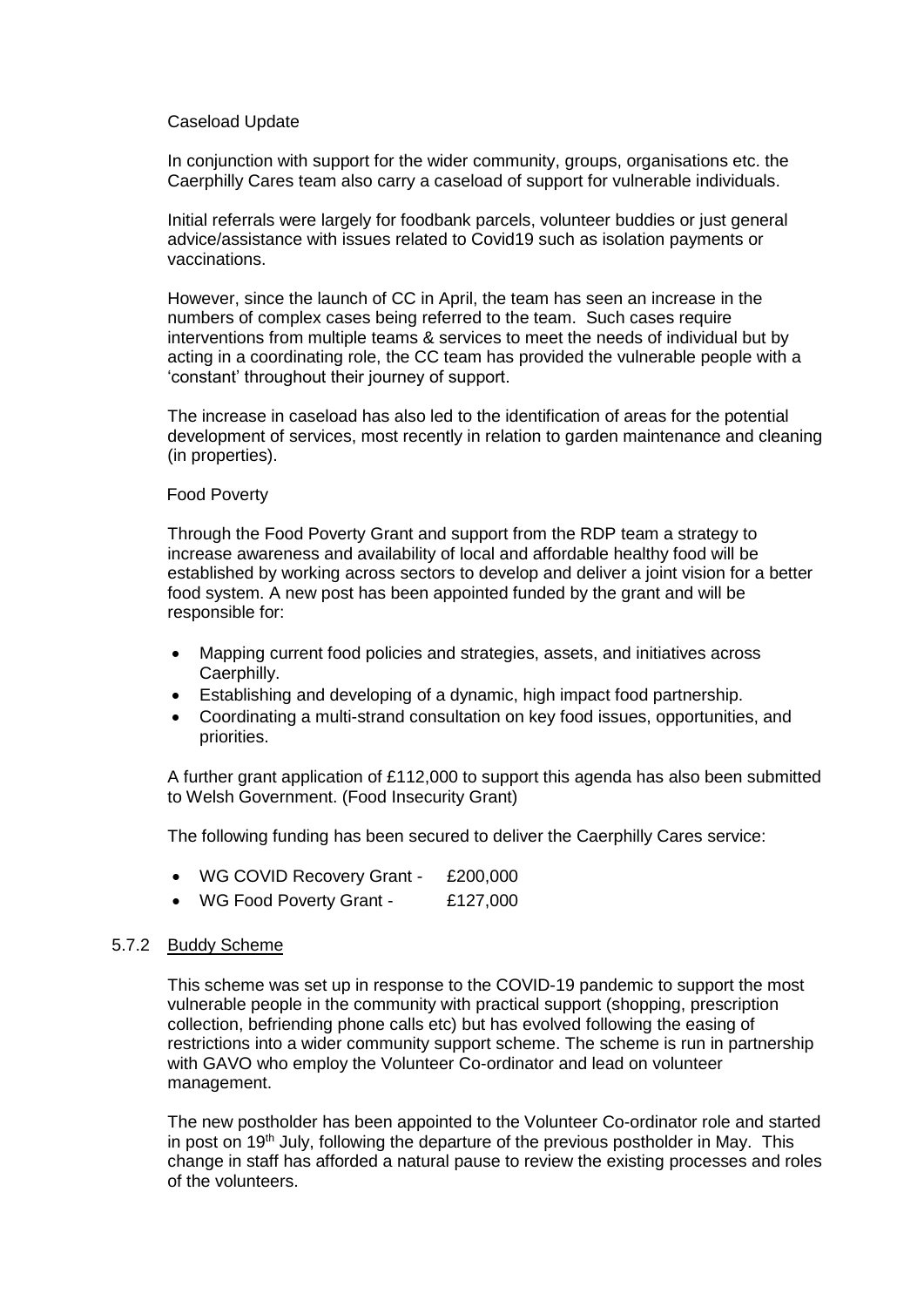Whilst demand during the first year of the pandemic meant volunteers were focussed largely on practical support, the Caerphilly Cares team is now seeing a shift in support towards more social based issues such as mental wellbeing and isolation.

Alongside GAVO, the Caerphilly Cares team will be reviewing the role, training requirements and recruitment of new volunteers in line with the changes in restrictions related to the pandemic and the issues that vulnerable people are presenting with. Recruitment of new volunteers will be a particular priority as current Buddies are at capacity, with several volunteers supporting more than one vulnerable person.

#### 5.7.3 Employee Volunteering Policy

The Caerphilly Cares team oversee the delivery of the policy, which was developed in partnership with the Corporate Policy team alongside a review group made up of representatives from across the authority.

Under the policy and following discussion with their line managers, employees can take part in full or half day opportunities (environmental clean ups, events etc.) or opportunities requiring a longer-term commitment (Buddies, night shelter schemes, committees). Ahead of 'going live', colleagues in HR have been setting up the leave of absence systems on iTrent, which will be tested by the existing council 'Buddies'.

All eligible opportunities will be hosted on the Volunteering Wales website to ensure they have all the appropriate volunteer management systems in place and employees will be required to create a profile to log their hours. The Caerphilly Cares team will link with community groups to identify day/half day opportunities, for example Cefn Fforest Eco Park, who have a largely elderly committee unable to carry out physical work to maintain the site. The team will also support groups looking for longer term volunteers such as the Scouts group in Risca that has a waiting list of young people unable join due to a lack of volunteer leaders. It is also hoped that the launch of the policy will help to recruit new volunteer Buddies, as currently the scheme is at capacity.

The team is also working with colleagues in the Transformation and Policy teams to submit a grant application to the Volunteering Wales Strategic Grant to help to implement the scheme.

# **5.8 PROGRESS AGAINST STRATEGIC PRINCIPLE 5 – SERVICE TRANSFORMATION**

This principle was focused on how we could reframe Council services based on COVID learning and embed the changes through the Council's ambitious transformation programme TeamCaerphilly

The projects and programmes that support the Service Transformation Principle, along with the progress made in the last twelve months are set out below:

#### 5.8.1 Walk-In Services Corporate Review

This review focuses on the Council's 'walk in' provision; that is – buildings that residents can physically visit in order to access council services.

To date, extensive mapping activity has been carried out in order to assess levels of service currently offered across these assets and opportunities to ensure we are making the most effective use of our 'walk in assets' in meeting customer need across public service.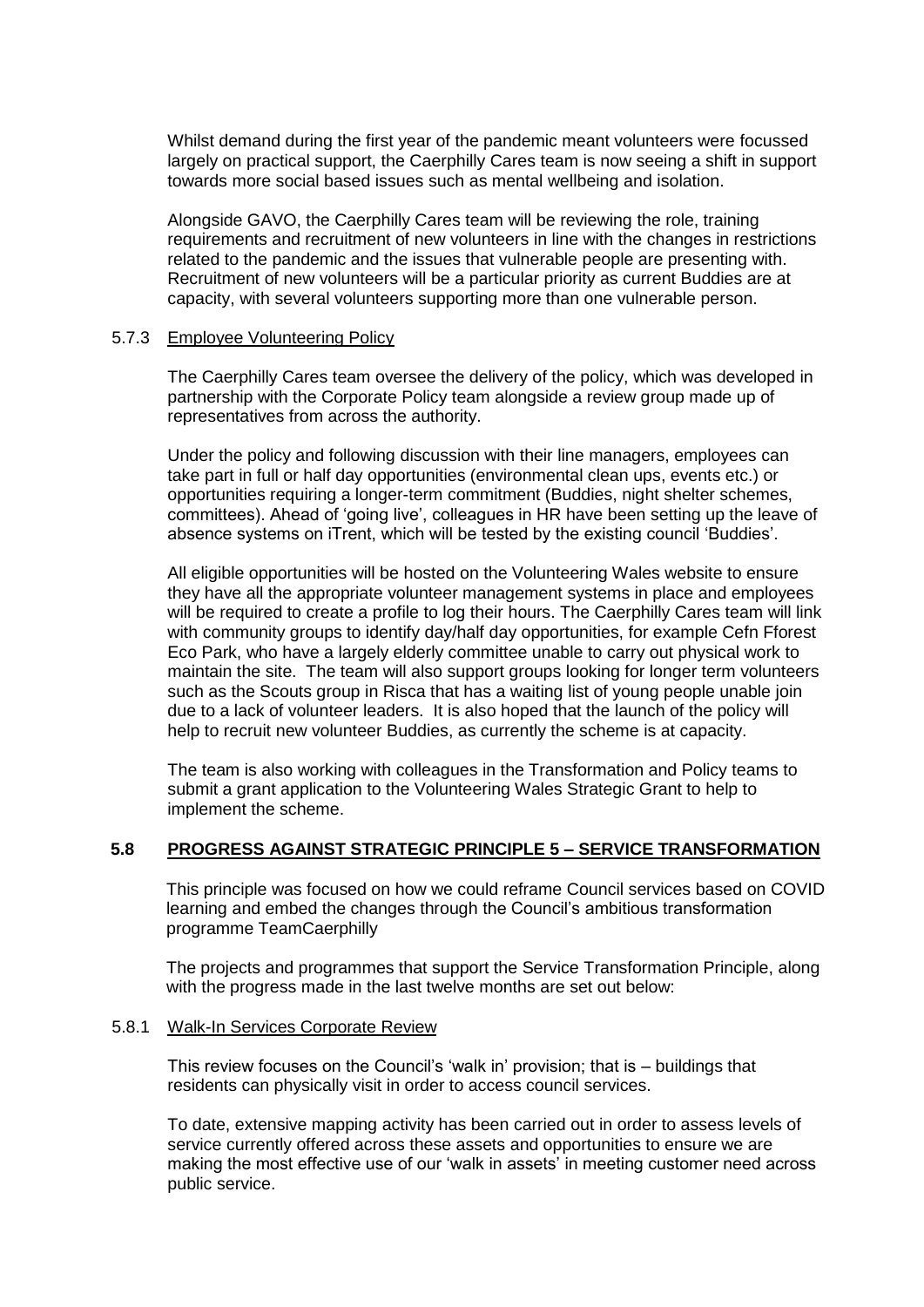Longer term, this will offer an option of providing multiple services from locations. Should this be explored, extensive internal and external engagement with both staff and customers will form a crucial element of the review.

#### 5.8.2 Remote Contact Corporate Review

This review focuses on the provision of service outside of the 'walk in' provision referenced above where customers can interact with the council using telephone based or online channels.

There has been fairly significant progress made to date. A new telephony system has been rolled out across customer services enabling faster resolution of customer enquiries and providing real-time data on call volume and agent availability.

The project review team are currently mapping existing contact options, including selfservice, automation and face to face processes, aiming to shape services to become even more citizen centric.

The council has also received support from the Centre for Digital Public Services Wales to carry out a 'discovery phase' to inform the development of a new public website. A new staff intranet is also being progressed which will provide an opportunity to create a more engaging presence accessible to all staff over the coming months.

A new Complaints and Concerns policy has also been adopted, in line with the latest guidance from the Public Services Ombudsman. A project designed to automate the Council's complaints processes is nearing conclusion which will create capacity for staff to develop better ways of listening to and learning from customers in order to further drive service improvement and the quality of the Council's engagement.

#### 5.8.3 Information, Insight and Intelligence Corporate Review

This review focuses on enhancing the use of intelligence and evidence derived from the extensive data collected across the council. The review should enable improvements in the consistency and efficiency of collection, the creation of tools and dashboards to join together previously disparate data sets to offer unique insights as well as creating additional analytical capability.

To date, an initial audit of data sources across the council has been completed and analysis of this audit is underway. Work has also begun on mapping data analysis capacity across the council, with a view to considering recommendations for a future model of data management.

A Digital Solutions Board has been created and meets regularly to advise on consolidation, renewal and replacement of software solutions as contracts expire. A forward work programme for this board is developed on the basis of schedules on current contracts.

Software package Power BI has been used to pilot a comprehensive Covid-19 reporting dashboard with the review looking to convert a number of current reporting systems to a single Power BI format based on this experience.

Work has also commenced on a joined-up approach to tackling digital exclusion, with initial round table discussions scheduled involving a number of council teams whose work covers digital inclusion/exclusion.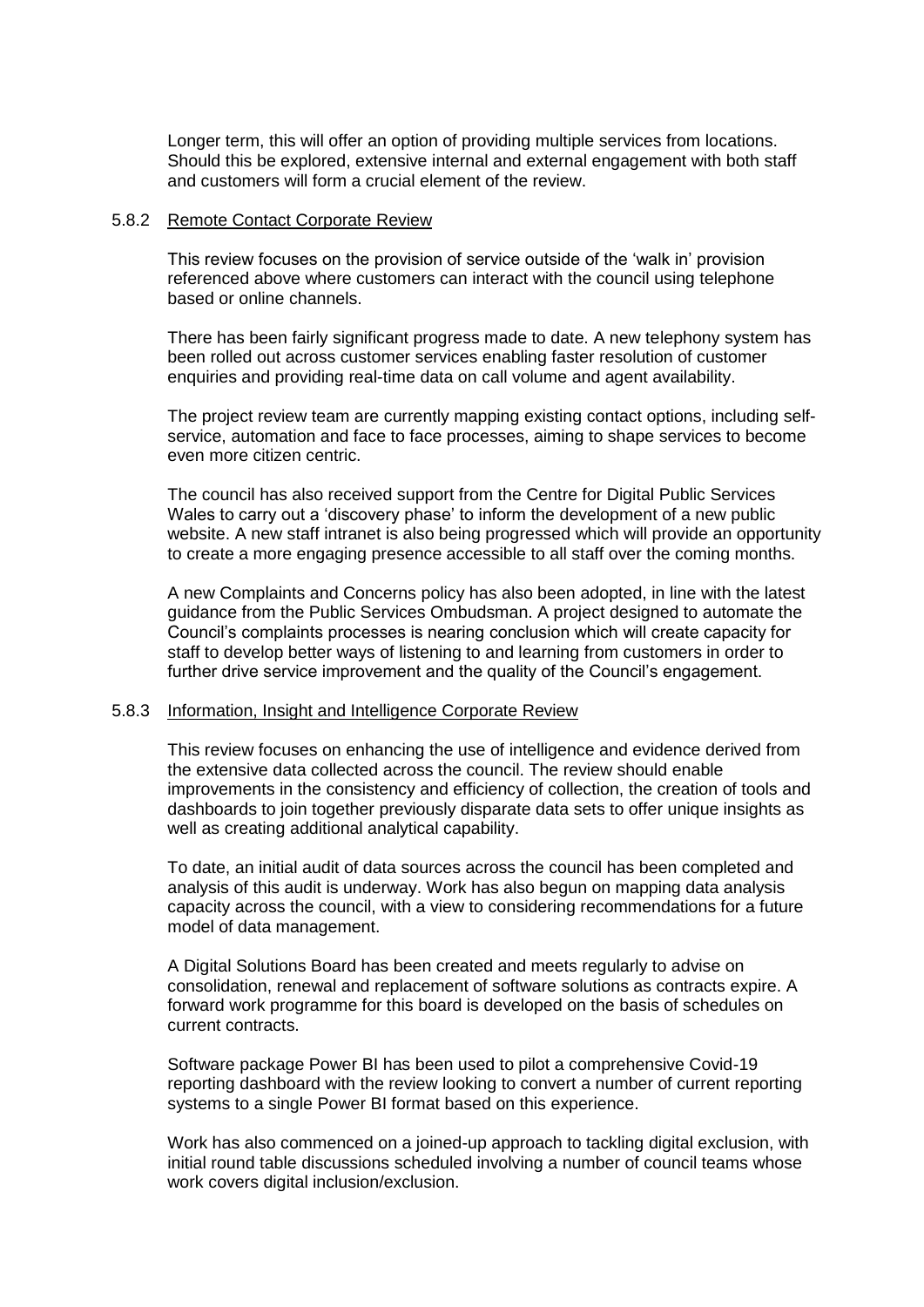### 5.8.4 Support Services Corporate Review

This review builds upon learning and insight gathered from colleagues both prior to and during the Covid-19 pandemic and focuses on ensuring support services and processes are as effective and as efficient as possible.

A baseline data gathering exercise has been concluded across all support services within the remit of the review as well as an analysis of any current or pending programmes of work that will support increased efficiency/effectiveness. Business partner arrangement data has also been collated as part of this process.

Further focus group sessions are scheduled with further cross-sections of support service and non-support service staff to seek views on support services as 'enablers' to effective service provision.

Following two successful pilots of Codebase 8 intelligent automation software (with free school meal applications and Supporting People referrals), there is an additional opportunity to explore further use of this intelligent software to assist support services with technological change, automating previously time consuming processes and creating further staff capacity for other tasks.

A work stream is also considering the council's customer service standards and is reviewing recent insight from both staff and residents to ensure customer service standards are fully fit for purpose.

#### 5.8.5 Frontline Services Corporate Review

This review seeks to ensure the council has a frontline service that is fully fit for the future and meets customer and organisational needs into the longer term.

The review group is considering how best to maintain and improve in-house frontline services alongside the provision of opportunities to develop a number of commercial partnerships.

Project leads are currently working alongside colleagues in Digital Services on aligning the roll out of the Abavus software platform with streamlining service request processes for the benefit of both the customer and the organisation.

Data collection exercises have also been completed reviewing how capacity could be further strengthened across the frontline, particularly during periods of inclement weather, flooding or where a frontline service area is facing particular service pressures.

Similarly, an extensive piece of work which will support further relationship building across the frontline is nearing completion.

Colleagues in the council's Housing Repairs Team have been instrumental in supporting this review with demonstrations of how their service area operates a paperless service and how a similar system could benefit the full frontline service area in the future.

Finally, an extensive engagement campaign is in late planning stages which will explore feedback gained from members of the public via the recent resident survey on 'quality of life' issues that affect their daily lives. This engagement campaign will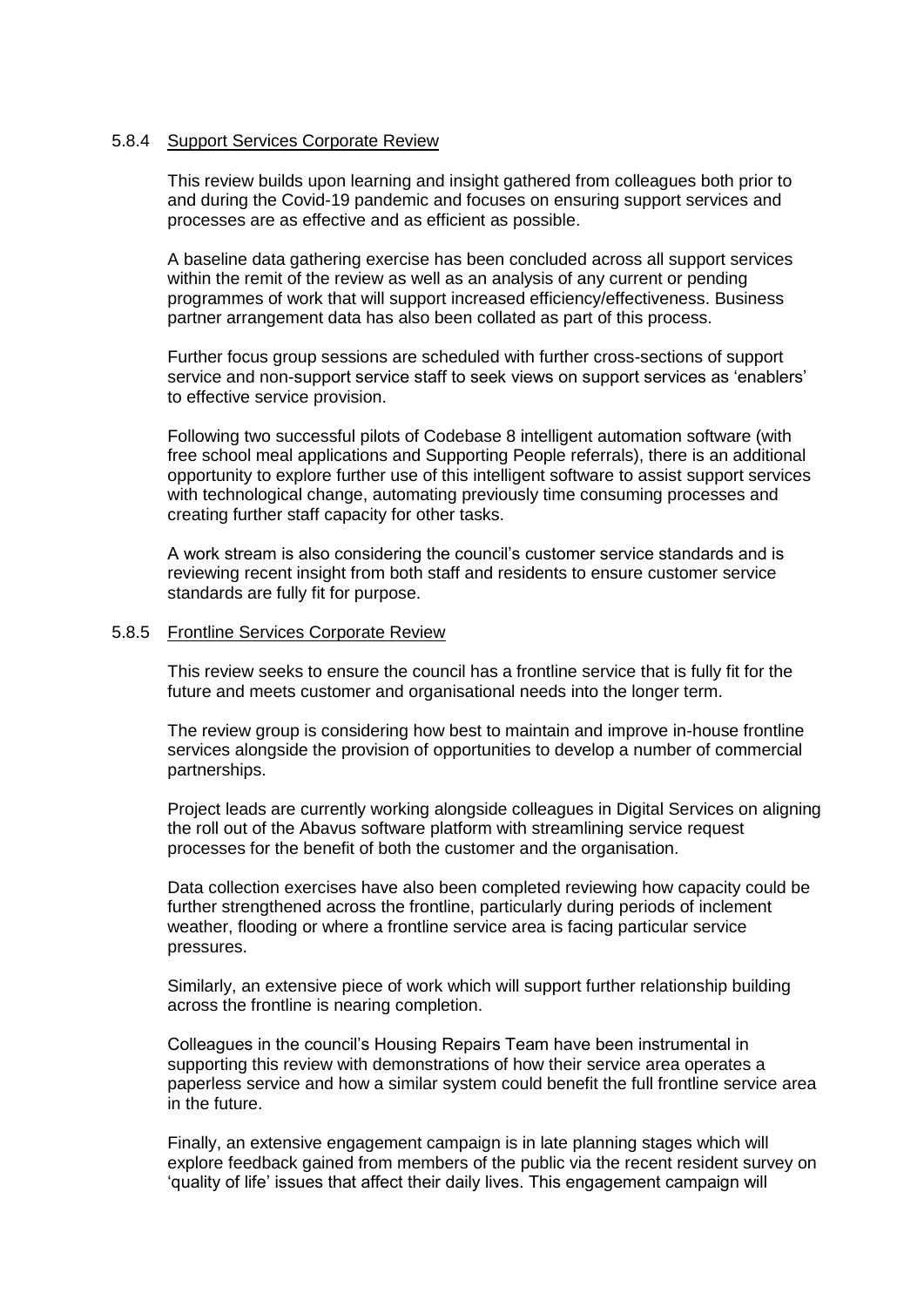explore how the council and community can work closer together in future to mitigate against the issues identified.

#### 5.8.6 Agile Working Corporate Review

Almost overnight, the Council moved to an agile working model of delivery with a significant proportion of its workforce operating from home. Building capacity has been significantly reduced during that time while access to CCBC laptops and IT equipment has significantly increased.

While the initial shift was swift the Council recognised the need to develop a longer term, more formalised approach to agile working. In defining this, a categorisation exercise has been carried out across the workforce along with a high level analysis of relevant data. Two staff surveys have been undertaken, a year apart, that sought to establish staff views on agile working and to assist with refining practice.

A further data collection exercise on digital resource/infrastructure among staff currently working remotely is also nearing completion. Moving forward a review of a number of key HR policies and procedures will be necessary as the Council seeks to embed agile working as a core component of future service delivery

#### 5.8.7 Workforce Development Corporate Review

This review focuses on the insight gained both before and during the Covid-19 pandemic and will work to ensure the council has a fully fit for purpose workforce development strategy in place to meet its organisational needs into the longer term.

A draft workforce development strategy and draft wellbeing strategy have been developed and shaped by consultation and feedback from colleagues at all levels of the organisation. Similarly, a workforce planning framework and management toolkit are nearing completion before being considered by the Team Caerphilly Programme Board, Scrutiny and Cabinet in the Autumn.

An options appraisal for a centralised learning and development resource is underway and a directory of training opportunities has been drafted with engagement in place with private training providers, trade unions and the academic sector on current and future training opportunities.

The green light has been given for a new Intranet and a developer is currently being sought.

In addition, a full end-to-end review of the council's recruitment process is well underway, with a process mapping exercise complete, iTrent modules for 'onboarding' and 'mobile self-service' demonstrations received and an engagement plan for future roll out in place.

Finally, a review into the opportunities to incorporate a paperless service is underway, with a mapping exercise completed with a view to longer term streamlining and digitisation of some processes to make them suitable for an agile working environment.

#### 5.8.8 Volunteering and Community Partnerships Corporate Review

This review is seeking to build upon the council's strengthening relationships with communities across the county borough, particularly in light of the sterling efforts from local communities to play their part during the Covid-19 pandemic.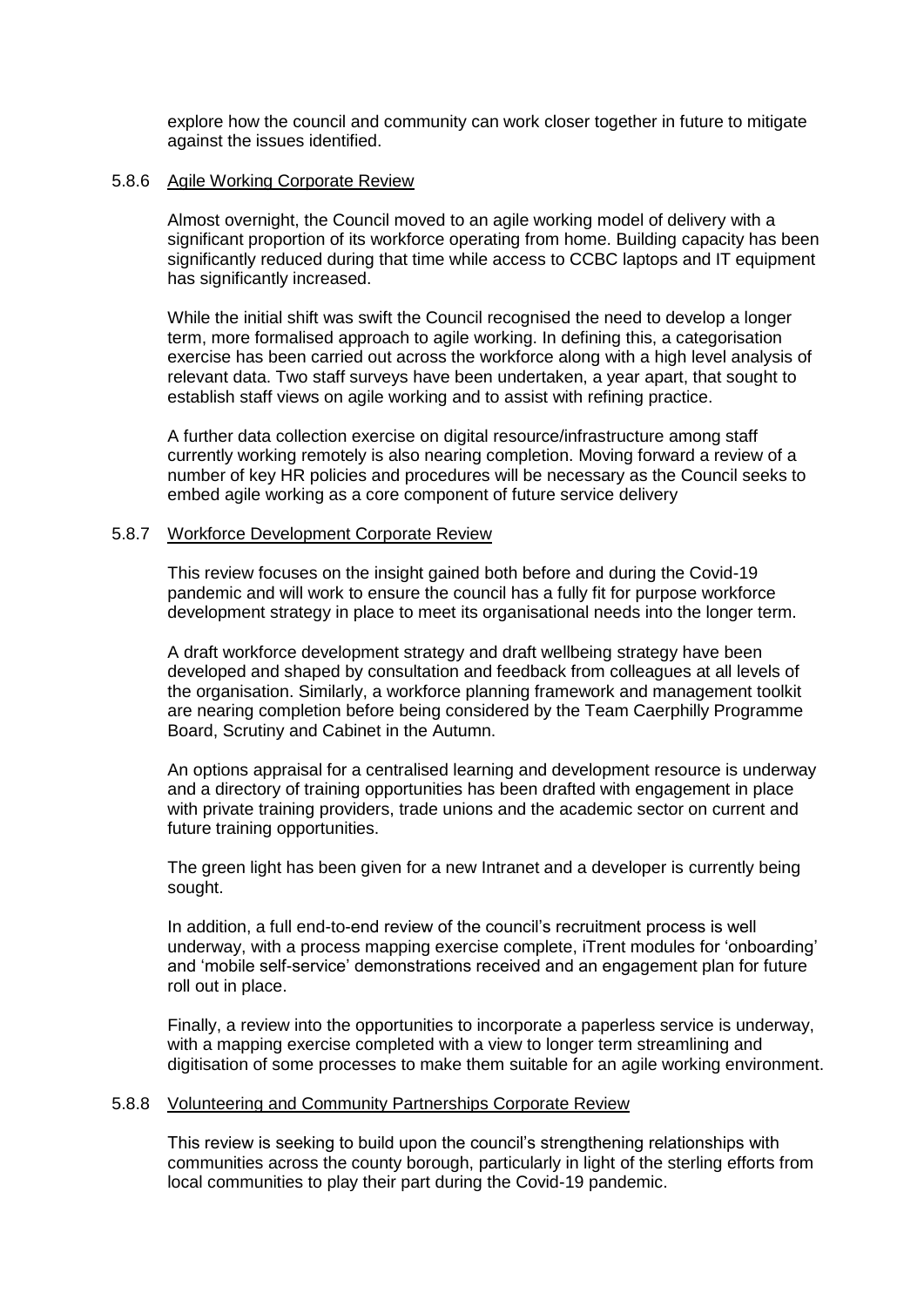An extensive mapping exercise has been undertaken on community groups from across Caerphilly to identify their resources and the support they provide to local communities. The Dewis online information platform has also been utilised to ensure this information is widely accessible for those who require it.

The Caerphilly Cares service formally launched in April and to date has supported over 200 individuals with a range of identified issues including isolation and loneliness, debt management, income maximisation and training. The team work closely alongside GAVO and have a jointly funded post whose focus is on building relationships with local volunteers to support this important area. Feedback from those using the service continues to be extremely positive.

The council has recently approved the roll out of a Community Empowerment Fund which will enable communities to bid for funding on a ward level to carry out community projects to meet identified areas of need. This, together with the procurement of an online digital engagement platform and the development of an engagement strategy will further support the council and the community in strengthening that relationship even further.

An employee volunteering scheme has also recently been supported by Cabinet and is in the final stages of development prior to roll-out. This important scheme will bring additional community capacity to Caerphilly county borough communities while also supporting staff members to volunteer. Finally, an additional work stream is in its data collection phase to explore voluntary organisation financial support and grant funding.

#### 5.8.9 Sustainable Financial Planning Corporate Review

This review builds on extensive work carried out over a number of years on longer term financial planning. Among the outcomes from this review will be a review of the council's investment strategy, a review on the councils' financial regulations and identification of any required training and development around this important area.

The review is also exploring, following feedback from colleagues, opportunities to centralise, simplify and automate in some cases internal invoicing procedures, again with the opportunity to make use of intelligent automation software.

All work streams under this review are making solid progress, with each review area in its data collection and process mapping phase.

#### 5.8.10 Decision Making Corporate Review

This review seeks to further engage with staff and elected members on the decisionmaking process to ensure the process is efficient, effective, user friendly and widely understood. This review will also utilise sharing and reviewing good practice with other local authorities and incorporate any learning into the future.

To date, the decision making processes of three other local authorities have been explored, with the responses and recommendations for any learning currently in draft. Further support has also been offered from the Welsh Local Government Association in identifying further review focus areas under the decision-making process review as appropriate.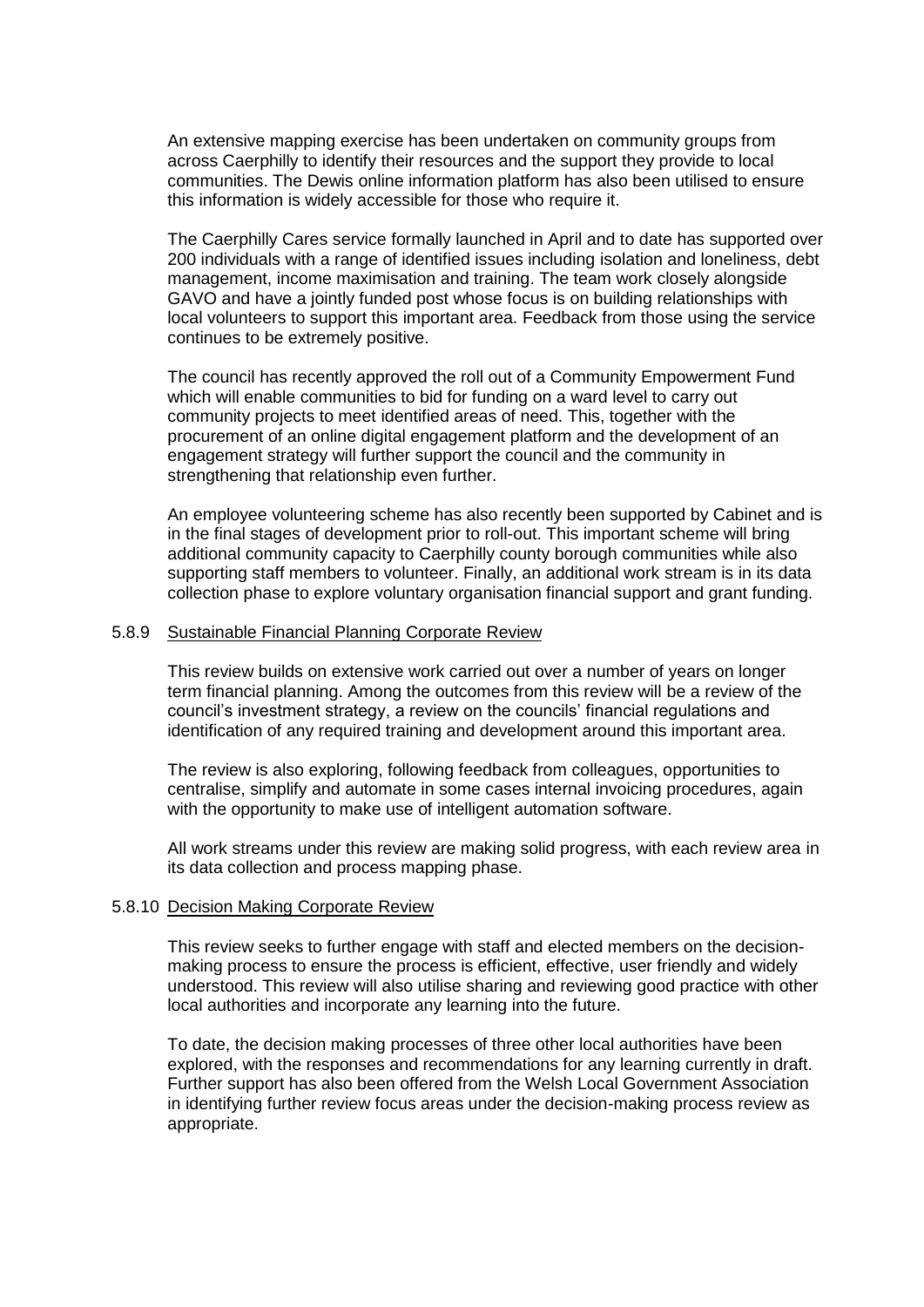# 5.9 **Strategic Recovery Framework Proposed Measures of Success**

In order to assess the impact of our Strategic Recovery Framework moving forwards, it is important that Cabinet agree a set of appropriate measures.

With our Recovery Aims focusing on our reassuring our communities, steadying our economy and reshaping the organisation to meet need, the following four measures of success are proposed for consideration:

| <b>SRF Measure 1</b> | Resident percentage satisfaction with Council Services (via   |
|----------------------|---------------------------------------------------------------|
|                      | resident survey)                                              |
| <b>SRF Measure 2</b> | Percentage of services contained within Strategic Principle 1 |
|                      | that are available and accessible to residents                |
| <b>SRF Measure 3</b> | Percentage of available WG Economic Recovery Grant paid to    |
|                      | eligible businesses in Caerphilly                             |
| <b>SRF Measure 4</b> | Amount of additional income generated for residents through   |
|                      | <b>Caerphilly Cares</b>                                       |

# 5.10 **Conclusion**

The report details the significant progress that has been made across the organisation in delivering the Strategic Recovery Framework. It is also worth noting that much of the progress outlined has been delivered alongside "the day job" and the pandemic response and really does highlight the organisations capability to deliver in exceptionally challenging circumstances.

# 6. **ASSUMPTIONS**

6.1 None.

# 7. **SUMMARY OF INTEGRATED IMPACT ASSESSMENT**

7.1 No IIA has been produced as this report is for the purpose of updating Cabinet on progress and therefore is for information only.

#### **8. FINANCIAL IMPLICATIONS**

- 8.1 The economic impact of COVID has been significant upon our communities. Welsh Government have again committed to providing COVID support funding to Councils to cushion the impact of the pandemic over the current financial year.
- 8.2 The costs of supporting service delivery and the ongoing recovery will continue to be kept under close monitoring and review and will be incorporated into our budget setting process for 2022/23.
- 8.3 This Framework has provided a lens through which the recovery effort of the Council and some of its partners has been focused in order to mitigate the impact on the Community as much as possible.